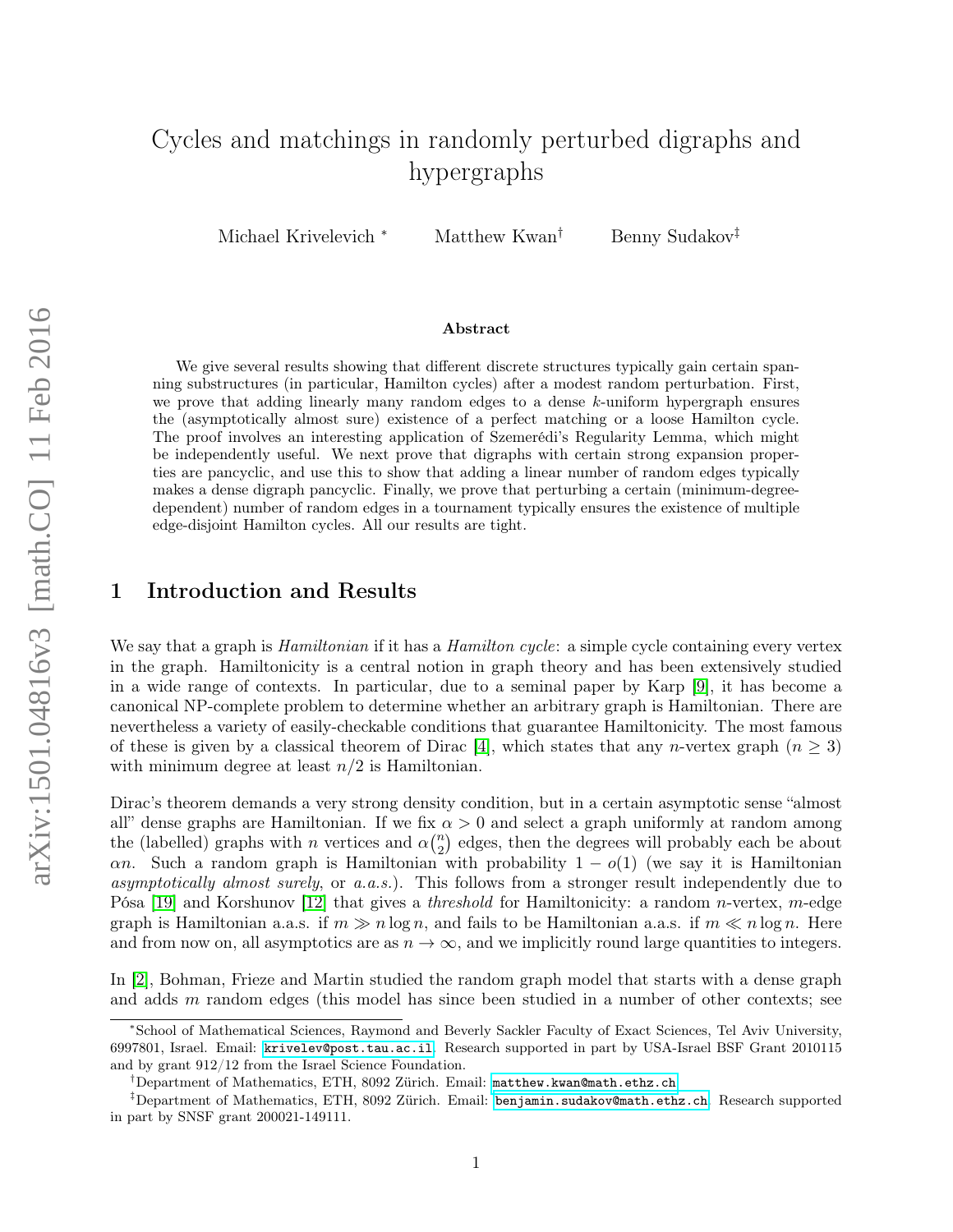for example  $[1, 13]$  $[1, 13]$ . They found that to ensure Hamiltonicity in this model we only need m to be linear, saving a logarithmic factor over the standard model where we start with nothing. To be precise, [\[2,](#page-15-3) Theorem 1] says that for every  $\alpha > 0$  there is  $c = c(\alpha)$  such that if we start with a graph with minimum degree at least  $\alpha n$  and add  $cn$  random edges, then the resulting graph will a.a.s. be Hamiltonian. Note that some dense graphs require a linear number of extra edges to become Hamiltonian (consider the complete bipartite graph with partition sizes  $n/3$  and  $2n/3$ ), so the order of magnitude of this result is tight. We can interpret this theorem as quantifying the "fragility" of the few dense graphs that are not Hamiltonian, by determining the amount of random perturbation that is necessary to make a dense graph Hamiltonian. A comparison can be drawn to the notion of smoothed analysis of algorithms introduced by Spielman and Teng [\[22\]](#page-16-1), which involves studying the performance of algorithms on randomly perturbed inputs.

Our first contribution in this paper is to generalize the aforementioned theorem to hypergraphs (and to give a corresponding result for perfect matchings, which is nontrivial in the hypergraph setting). Unfortunately, there is no single most natural notion of a cycle or of minimum degree in hypergraphs. A k-uniform loose cycle is a k-uniform hypergraph with a cyclic ordering on its vertices such that every edge consists of  $k$  consecutive vertices and every pair of consecutive edges intersects in exactly one vertex. The degree of a set of vertices is the number of edges that include that set, and the minimum  $(k-1)$ -degree  $\delta_{k-1}$  is the minimum degree among sets of  $k-1$  vertices. Let  $\mathbb{H}_k(n,m)$  be the uniform distribution on m-edge k-uniform hypergraphs on the vertex set  $[n]$ .

<span id="page-1-0"></span>**Theorem 1.** For each  $\alpha > 0$  there is  $c_k = c_k(\alpha)$  such that:

- <span id="page-1-1"></span>(a) If H is a k-uniform hypergraph on  $[kn]$  with  $\delta_{k-1}(H) \ge \alpha n$ , and  $R^M \in \mathbb{H}_k(kn, c_kn)$ , then  $H \cup R$  a.a.s. has a perfect matching.
- <span id="page-1-2"></span>(b) If H is a k-uniform hypergraph on  $[(k-1)n]$  with  $\delta_{k-1}(H) \ge \alpha n$ , and  $R \in \mathbb{H}((k-1)n, c_k n)$ , then  $H \cup R$  a.a.s. has a loose Hamilton cycle.

All the motivation for graphs is still relevant in the hypergraph setting. Dirac's theorem approxi-mately generalizes to hypergraphs (see [\[10\]](#page-15-6)): for small  $\varepsilon$  and large n, if the minimum  $(k-1)$ -degree of an n-vertex k-uniform hypergraph is greater than  $(1/(2(k-1))+\varepsilon)n$  then that hypergraph contains a loose Hamilton cycle. Just as for graphs, the threshold for both perfect matchings and loose Hamilton cycles in k-uniform hypergraphs is  $n \log n$  random edges (see [\[5\]](#page-15-7) and [\[8,](#page-15-8) Corollary 2.6]), so "almost all" dense hypergraphs have Hamilton cycles and perfect matchings.

We will prove [Theorem 1,](#page-1-0) and show that it is tight, in [Section 2.](#page-3-0) The methods usually employed to study Hamilton cycles and perfect matchings in random graphs are largely ineffective in the hypergraph setting, so we need a very different proof. In particular, we cannot easily manipulate paths for Pósa-type arguments, and we do not have an analogue of Hall's marriage theorem allowing us to deduce the existence of a perfect matching from an expansion property. Our proof involves reducing the theorem to the existence of a perfect matching in a certain randomly perturbed dense bipartite graph. The naïve approach to prove the existence of a perfect matching in this graph would be to use Hall's theorem and the union bound. Unfortunately this fails, and in fact the "reason" for a perfect matching in this perturbed graph seems to be quite different depending on the structure of the initial bipartite graph. The proof therefore makes use of the structural description provided by Szemerédi's regularity lemma in an interesting way.

Our second contribution in this paper is a theorem giving a general expansion condition for  $pan$ cyclicity. We say an *n*-vertex (di-)graph is pancyclic if it contains cycles of all lengths ranging from 3 to n.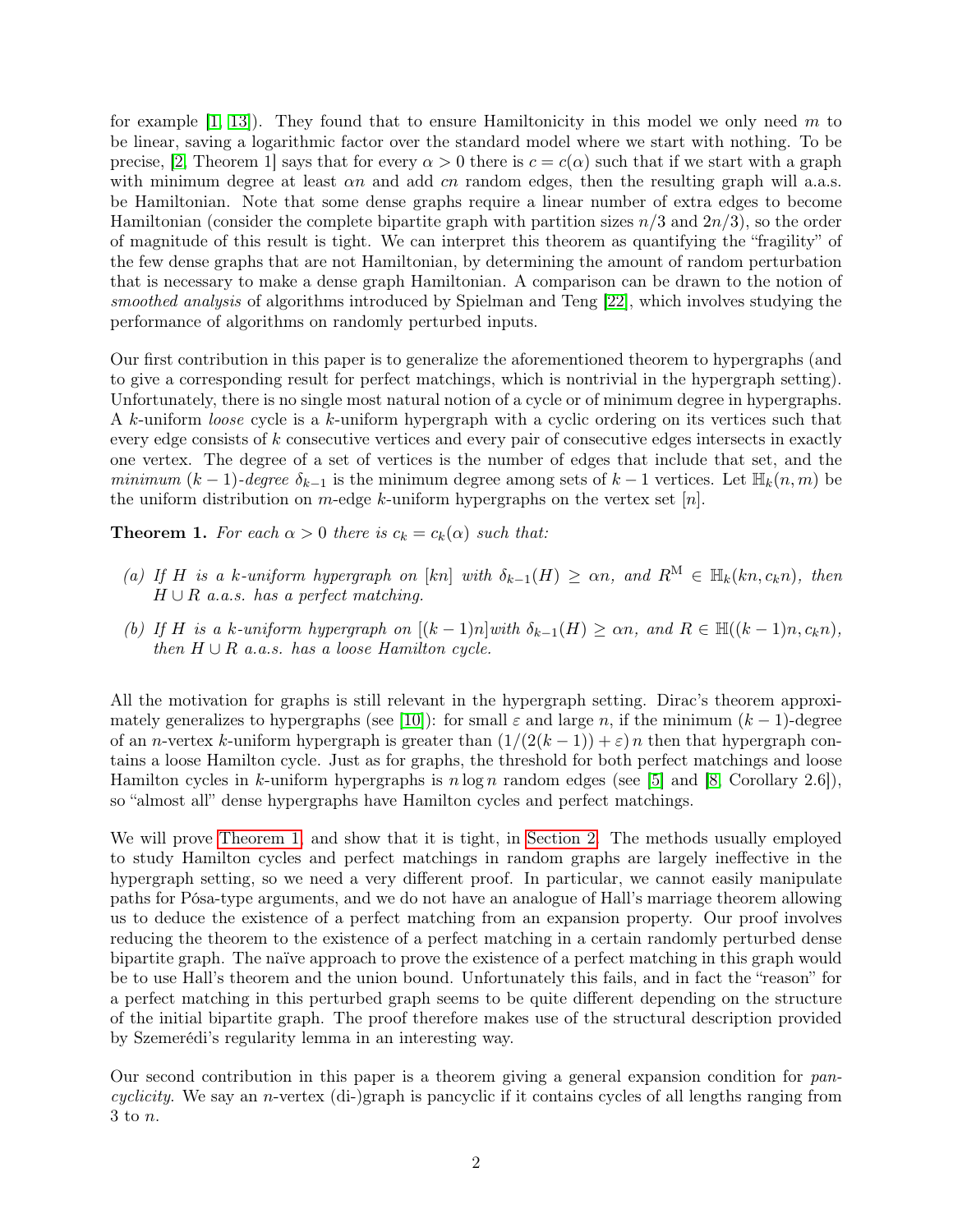<span id="page-2-0"></span>Theorem 2. Let D be a directed graph on n vertices with all in- and out- degrees at least 8k, and suppose for every pair of disjoint sets  $A, B \subseteq V(D)$  with  $|A| = |B| \geq k$ , there is an arc from A to B. Then D is pancyclic.

We hope this theorem could be of independent interest, but our particular motivation is that it implies a number of results about randomly perturbed graphs and digraphs. In particular it provides very simple proofs of the theorems in [\[2\]](#page-15-3) concerning Hamiltonicity in randomly perturbed graphs and digraphs, and allows us to extend these theorems to pancyclicity. Most generally, [Theorem 2](#page-2-0) implies the following theorem. Let  $\mathbb{D}(n,m)$  be the uniform distribution on m-arc digraphs on the vertex set [n] (in this paper we allow 2-cycles in digraphs, so there are  $2\binom{n}{2}$  $n \choose 2$  possible arcs).

<span id="page-2-1"></span>**Theorem 3.** For each  $\alpha > 0$ , there is  $c = c(\alpha)$  such that if D is a digraph on [n] with all in- and out- degrees at least  $\alpha n$ , and  $R \in \mathbb{D}(n, cn)$ , then  $D \cup R$  is a.a.s. pancyclic.

We will prove [Theorems 2](#page-2-0) and [3](#page-2-1) in [Section 3.](#page-9-0)

Our final theorem concerns randomly perturbed tournaments. The model that starts with a fixed (di-/hyper-)graph and adds random edges is not suitable for studying random perturbation in tournaments, because we want our perturbed tournament to remain a tournament. There are several other models of random perturbation we could consider that do allow us to make sense of randomly perturbed tournaments, or are more natural in certain contexts. However, the types of results in this paper are not sensitive to the model used. We will briefly describe a few different models here.

First, note that for most practical purposes, models that involve the selection of  $m$  random edges are equivalent to models that involve the selection of each edge with probability p independently, where  $m = pN$  and N is the total number of possible edges. One perspective or the other can be more intuitive or result in cleaner proofs; we will use both interchangeably as is convenient without further discussion. In all the situations in this paper, equivalence can be proved with standard conditioning and coupling arguments (see for example [\[7,](#page-15-9) Section 1.4]).

As suggested by Spielman and Teng in [\[21,](#page-16-2) Definition 1], one possible alternative model is to *change* random edges, instead of adding them. So, for our results so far, instead of taking the union of a fixed dense object with a random sparse object, we would take the symmetric difference. Our results still hold in this alternative model, basically because we can break up such a random perturbation into a phase that deletes edges (this does not destroy denseness), and a phase that adds edges. One undesirable quirk of this model is that it is not "monotonic": if we change too many edges then we "lose our randomness" and end up at the complement of our original object.

A second alternative model is to start with our fixed object and "make it more random" by interpolating slightly towards the corresponding uniform distribution. For example, in the graph case we could randomly designate a small number of pairs of vertices for "resampling" and then decide whether the corresponding edges should be present uniformly and independently at random. This is mostly equivalent to the symmetric difference model, and is the model in which we prefer to state our theorem about randomly perturbed tournaments.

Although it is easy to construct tournaments with no Hamilton cycle, here we prove that every tournament becomes Hamiltonian after a small random perturbation. We also show that randomly perturbed tournaments are not just Hamiltonian, but have multiple edge-disjoint Hamilton cycles. Moreover, we can give stronger results for tournaments with large minimum in- and out- degrees. Recall that  $\omega(f)$  represents a function that grows faster than f (to be precise,  $g = \omega(f)$  means  $g/f \to \infty$ ).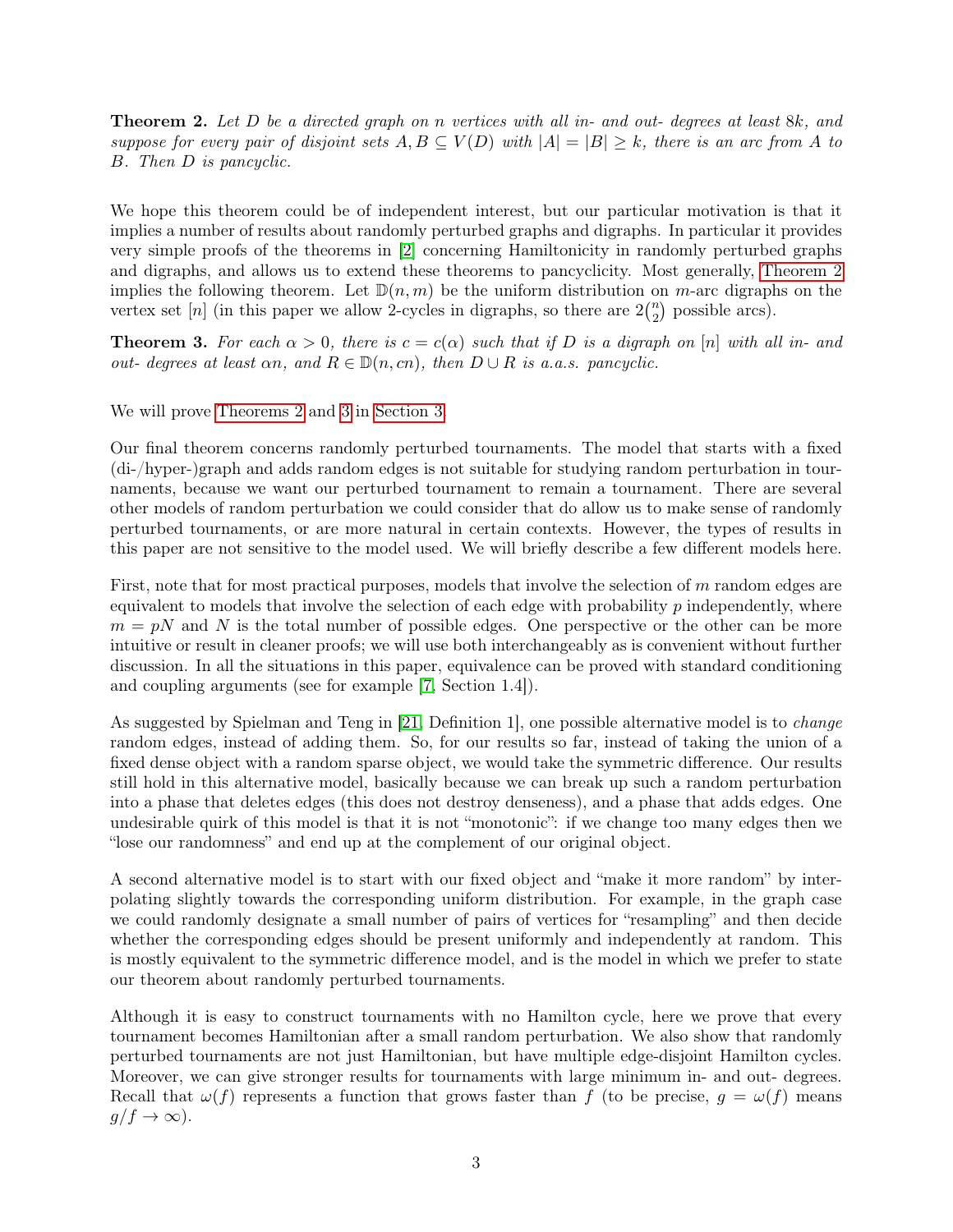<span id="page-3-1"></span>Theorem 4. Consider a tournament T with n vertices and all in- and out- degrees at least d. Independently choose  $m = \omega(n/(d+1))$  random edges of T and orient them uniformly at random. The resulting perturbed tournament P a.a.s. has q arc-disjoint Hamilton cycles, for  $q = O(1)$ .

Note that we allow for the case where the minimum degree  $d$  is zero, and where  $d$  is an arbitrary function of n. We will prove [Theorem 4,](#page-3-1) and show that it is tight, in [Section 4.](#page-11-0)

# <span id="page-3-0"></span>2 Perfect Matchings and Hamilton Cycles in Hypergraphs

We first make some observations about our minimum degree requirement. The *minimum q-deqree*  $\delta_{q}(H)$  of a hypergraph H is the minimum degree among all sets of q vertices. Note that this generalizes the two notions of denseness for graphs: in some contexts, we say graphs are dense if they have many edges, whereas in this paper we need a stronger notion of graph denseness based on minimum degree. For a k-uniform hypergraph H, a double-counting argument shows that if  $q \leq p$ then

$$
\delta_q(H) \geq \delta_p(H) \binom{n-q}{p-q} / \binom{k-q}{p-q}.
$$

So, imposing that a k-uniform hypergraph has large  $(k-1)$ -degree ensures that it has large q-degrees for all q. In particular, our requirement  $\delta_{k-1}(H) = \Omega(n)$  actually implies  $\delta_q(H) = \Omega(n^{k-q})$  for all q.

Next, note that [Theorem 1](#page-1-0) is tight for essentially the same reason as its corresponding theorem for graphs. Consider the dense "complete bipartite hypergraph" which has two parts of sizes n and  $2kn$ , and has all possible k-edges that contain at least one vertex from each part. Only  $2n$  of these edges can contribute to a loose Hamilton cycle, so a linear number must be added to complete the necessary  $(2k+1)n/(k-1)$  edges. Similarly, this graph contains only n out of the  $(2k+1)n/k$ required edges in a perfect matching.

Now we proceed to the proof of [Theorem 1,](#page-1-0) which will follow from a sequence of lemmas. We will assume  $k \geq 3$ , since the case  $k = 2$  is proved in [\[2\]](#page-15-3). The first step is to show that R almost gives the structure of interest on its own. Let a *partial-cycle* be a hypergraph which can be extended to a loose Hamilton cycle by adding edges. Recall that  $\mathbb{H}_k(n,m)$  is the uniform distribution on m-edge k-uniform hypergraphs on the vertex set  $[n]$ .

<span id="page-3-4"></span>**Lemma 5.** For any  $\varepsilon > 0$ , there is  $c_k = c_k(\varepsilon)$  such that:

<span id="page-3-2"></span>(a) 
$$
R^M \in \mathbb{H}_k(kn, c_kn)
$$
 a.a.s. has a matching of  $(1 - \varepsilon)n$  edges.

<span id="page-3-3"></span>(b)  $R^{\text{H}} \in \mathbb{H}_{k}((k-1)n, c_{k}n)$  a.a.s. has a partial-cycle with  $(1 - \varepsilon)n$  edges.

Proof. First we define a *loose path* by analogy with loose cycles: a k-uniform loose path is a hypergraph with a vertex ordering such that every edge consists of  $k$  consecutive vertices and every pair of consecutive edges intersects in exactly one vertex. We say that the edges at the start and at the end of the ordering are extremal edges. A matching is a collection of loose paths of length 1, and a partial-cycle is any collection of loose paths with enough vertices left over to link them together into a cycle.

We will first prove the following: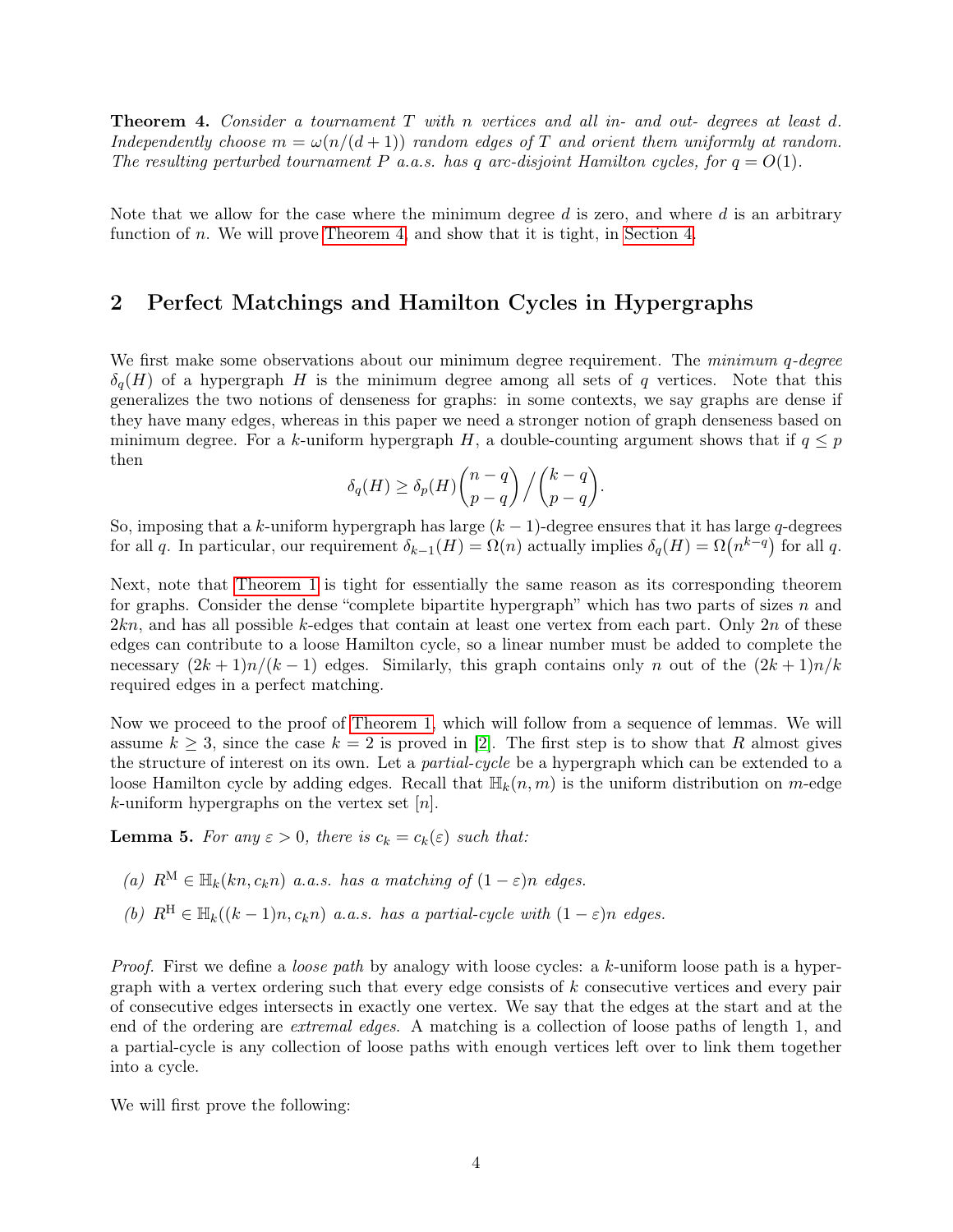**Claim:** for any  $\ell > 1$  and  $\gamma > 0$ , there is  $h = h(\ell, \gamma)$  such that the following holds. In a random hypergraph  $R \in \mathbb{H}_k(kn, hn)$ , a.a.s. every set of  $\gamma n$  vertices contains a loose path of length  $\ell$ .

Parts [\(a\)](#page-3-2) and [\(b\)](#page-3-3) of the Lemma will follow from this claim.

In accordance with the discussion in the introduction, it is equivalent to consider the model for R where each edge is independently present with probability  $p = \frac{hn}{k}$  $k^{(n)}(n) = O(n^{1-k}).$ 

The probability a particular pair of edges is present in R is  $p^2$ . There are  $O(n^2)$  pairs of vertices and for each there are  $O\left(\binom{n-2}{k-2}\right)$  $\binom{n-2}{k-2}^2$  =  $O(n^{2(k-2)})$  pairs of edges containing both those vertices. So, the expected number of pairs of vertices which are contained in more than one edge (have degree more than one) is  $O(n^2n^{2(k-2)}p^2) = O(1)$ . By Markov's inequality, there are a.a.s. fewer than  $\gamma n/2$ such pairs of vertices. So if we delete a set  $D$  containing one member of each of those pairs, then every pair of vertices in the remaining hypergraph has degree at most one.

Let  $d = k\ell$ . For large h, using the Chernoff bound together with the union bound, it is easy to show that a.a.s. every set of  $\gamma n/2$  vertices spans at least  $d\gamma n/2$  edges, which is to say that the average 1-degree in the induced subhypergraph is at least  $kd$ . We assume this holds for the remainder of the proof.

Every set S of  $\gamma n$  vertices includes a set of  $\gamma n/2$  vertices disjoint from D, which has average 1degree at least  $kd$ . Deleting a vertex of degree less than d increases the average degree of the induced subhypergraph, so  $S\backslash D$  includes a set of vertices spanning a subhypergraph Q of R with minimum degree at least d. Let P be a longest loose path in  $Q$  and let v be a vertex with degree one in  $P$ , in one of the extremal edges of  $P$ . Since  $P$  cannot be extended to a longer path, each of the (at least d) edges containing v also contains another vertex u of P. But because Q contains no vertices from  $D$ , there is at most one edge containing both v and u, so P must have at least d vertices and therefore has length at least  $\ell$ . This proves our claim.

We now prove [Part \(a\).](#page-3-2) Consider a matching of maximum size in  $R^M$ . There can be no edge consisting of unmatched vertices because this would allow us to extend the matching, contradicting maximality. Applying our claim with  $\gamma = k\varepsilon$  and  $\ell = 1$ , we can see that if  $c_k$  is large enough then a.a.s. every set of ken vertices spans at least one edge in R. This proves there are fewer than  $k \varepsilon n$ vertices unmatched after our maximum matching, hence our matching has at least  $(1 - \varepsilon)n$  edges.

Finally we prove [Part \(b\),](#page-3-3) using roughly the same idea. It takes  $(k-2)q$  additional vertices to link q loose paths together into a loose cycle, and a union of q disjoint loose paths of length  $\ell \geq 1$  has  $(\ell(k-1) + 1)q$  vertices. So, such a union of paths is a partial-cycle in  $R^{\text{H}}$  precisely when

$$
(k-2)q + (\ell(k-1) + 1)q \le (k-1)n,
$$

which simplifies to the condition  $q(\ell + 1) \leq n$ .

We will apply our claim with  $\ell = 1/\varepsilon$  and  $\gamma = (k - 2)/(\ell + 1)$ . Consider a maximum-size collection of disjoint length- $\ell$  loose paths in  $R^H$ . Our claim proves that if  $c_k$  is large enough then there are fewer than  $(k - 2)n/(\ell + 1)$  vertices left over after our maximal collection of loose paths. This means our maximal collection has at least

$$
\frac{(k-1)n - (k-2)n/(\ell+1)}{\ell(k-1)+1} = n/(\ell+1) =: q
$$

loose paths. Since  $q(\ell + 1) \leq n$ , a subcollection of q of these loose paths gives a partial-cycle, which has  $\ell q = (1 - 1/(\ell + 1))n > (1 - \varepsilon)n$  edges.  $\Box$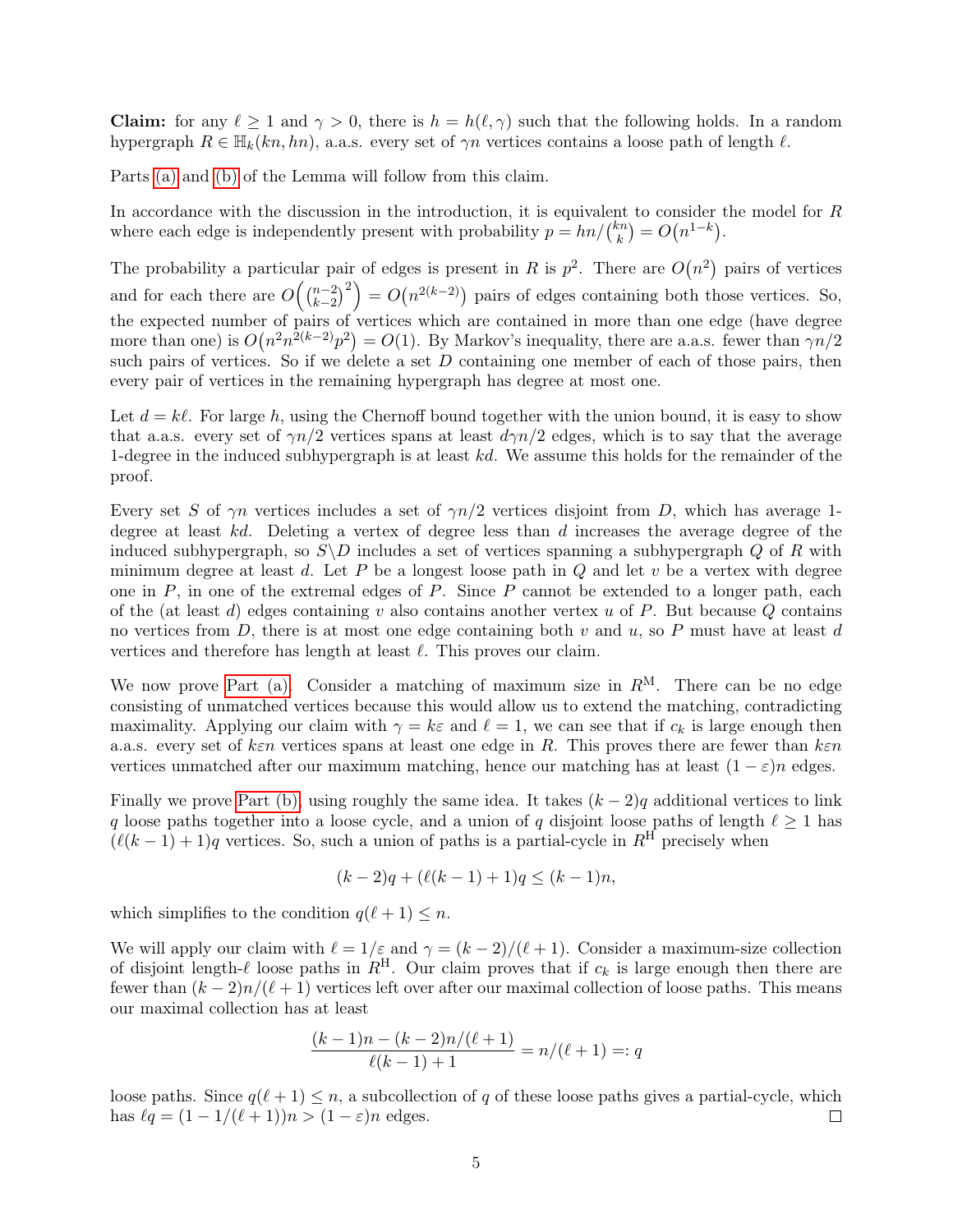The second step to prove [Theorem 1](#page-1-0) is to show that a dense hypergraph plus a large partial structure a.a.s. gives the structure we are looking for. For both theorems, we will be able to reduce this step to the following lemma.

<span id="page-5-0"></span>**Lemma 6.** There is  $\xi = \xi(\alpha) > 0$  such that the following holds. Let G be a bipartite graph with parts A, B of equal size n, and suppose  $\delta(G) > \alpha n$ . Let M be a uniformly random perfect matching between A and B (not necessarily contained in G) and let M be any sub-matching of  $\overline{M}$  with  $(1 - \xi)n$ edges. Then a.a.s.  $G \cup M$  has a perfect matching.

Note that while we require  $\overline{M}$  to be uniformly random, we make no assumptions about the distribution of  $M$  other than that is contained within  $M$ .

The immediate naïve approach to prove this lemma would be to show each set of vertices expands, and then to apply the union bound and Hall's marriage theorem. However, the probability of failure to expand is not small enough for this to work. We can gain some insight into the problem by considering two "extremal" cases for  $G$ . First, consider the case where the edges of  $G$  are not evenlydistributed, and are "concentrated" in certain spots. For example, identify sets  $A' \subset A$  and  $B' \subset B$ with  $|A'|, |B'| = \alpha n$ , and let G contain only those edges incident to a vertex in A' or B'. The addition of the near-perfect matching M gives a near-perfect matching between  $A\ A'$  and  $B\ B'$ , and we can match the unmatched vertices from A (respectively B) with any element of  $B'$  (respectively A'). That is, if our graph is not well-distributed, then the more concentrated parts help us to augment M into a perfect matching in  $G\cup M$ . On the other extreme, if G is a random-like, well-distributed dense graph then we cannot augment  $M$  in the same way. But this is not necessary, because a random dense graph G contains a perfect matching on its own! In order to apply these ideas to prove the lemma for an arbitrary graph  $G$ , we use the structural description of  $G$  provided by Szemerédi's regularity lemma.

For a disjoint pair of vertex sets  $(X, Y)$  in a graph, let its *density*  $d(X, Y)$  be the number of edges between X and Y, divided by |X||Y|. A pair of vertex sets  $(V^1, V^2)$  is said to be  $\varepsilon$ -regular if for any  $U^1, U^2$  with  $U^{\ell} \subseteq V^{\ell}$  and  $|U^{\ell}| \geq \varepsilon |V^{\ell}|$ , we have  $|d(U^1, U^2) - d(V^1, V^2)| \leq \varepsilon$ .

We will use a bipartite version of the regularity lemma (which can be deduced from say [\[23,](#page-16-3) Theo-rem 2.3 in a similar way to [\[11,](#page-15-10) Theorem 1.10]). Let  $\alpha' = \alpha/2$  and let  $\varepsilon > 0$  be a small constant depending on  $\alpha$  that will be determined later (assume for now that  $\varepsilon < \alpha/8$ ). There is a large constant K depending only on  $\alpha$  such that there exist partitions  $A = V_0^1 \cup \cdots \cup V_r^1$  and  $B = V_0^2 \cup \cdots \cup V_r^2$ <br>with  $r \leq K$ , in such a way that the following conditions are satisfied. The "exceptional" clusters  $V_0^1$ and  $V_0^2$  both have fewer than  $\varepsilon n$  vertices, and the non-exceptional clusters in A and B have equal size:  $|V_i^{\ell}| = sn$ . (Note that this implies  $1 - \varepsilon \le rs \le 1$ ). There is a subgraph  $G' \subseteq G$  with minimum degree at least  $(\alpha' + \varepsilon)n$  such that each pair of distinct clusters  $V_i^1, V_j^2$   $(i, j \ge 1)$  is  $\varepsilon$ -regular in G' with density zero or at least  $2\varepsilon$ .

Define the cluster graph  $\Gamma$  as the bipartite graph whose vertices are the non-exceptional clusters  $V_i^{\ell}$ , and whose edges are the pairs of clusters between which there is nonzero density in  $G'$ . The fact that G' is dense implies that  $\Gamma$  is dense as well, as follows. In G' each  $V_i^{\ell}$  has at least  $(\alpha' + \varepsilon)n|V_i^{\ell}|$ edges to other clusters. There are at most  $(\varepsilon n)(sn)$  edges to the exceptional cluster  $V_0$  and at most edges to other clusters.  $(sn)^2$  edges to each other cluster. So,  $d_{\Gamma}(V_i^{\ell}) \geq ((\alpha' + \varepsilon)n - \varepsilon n)sn/(sn)^2 \geq \alpha' r$  and  $\Gamma$  has minimum degree at least  $\alpha' r$ .

*Proof of [Lemma 6.](#page-5-0)* We use Hall's marriage theorem: we need to show that a.a.s.  $|N_{G \cup M}(W)| \ge |W|$ for all  $W \subseteq A$ . If  $|W| \leq \alpha n$ , then  $|N_{G \cup M}(W)| \geq |N_G(W)| \geq \alpha n \geq |W|$  by the degree condition on G.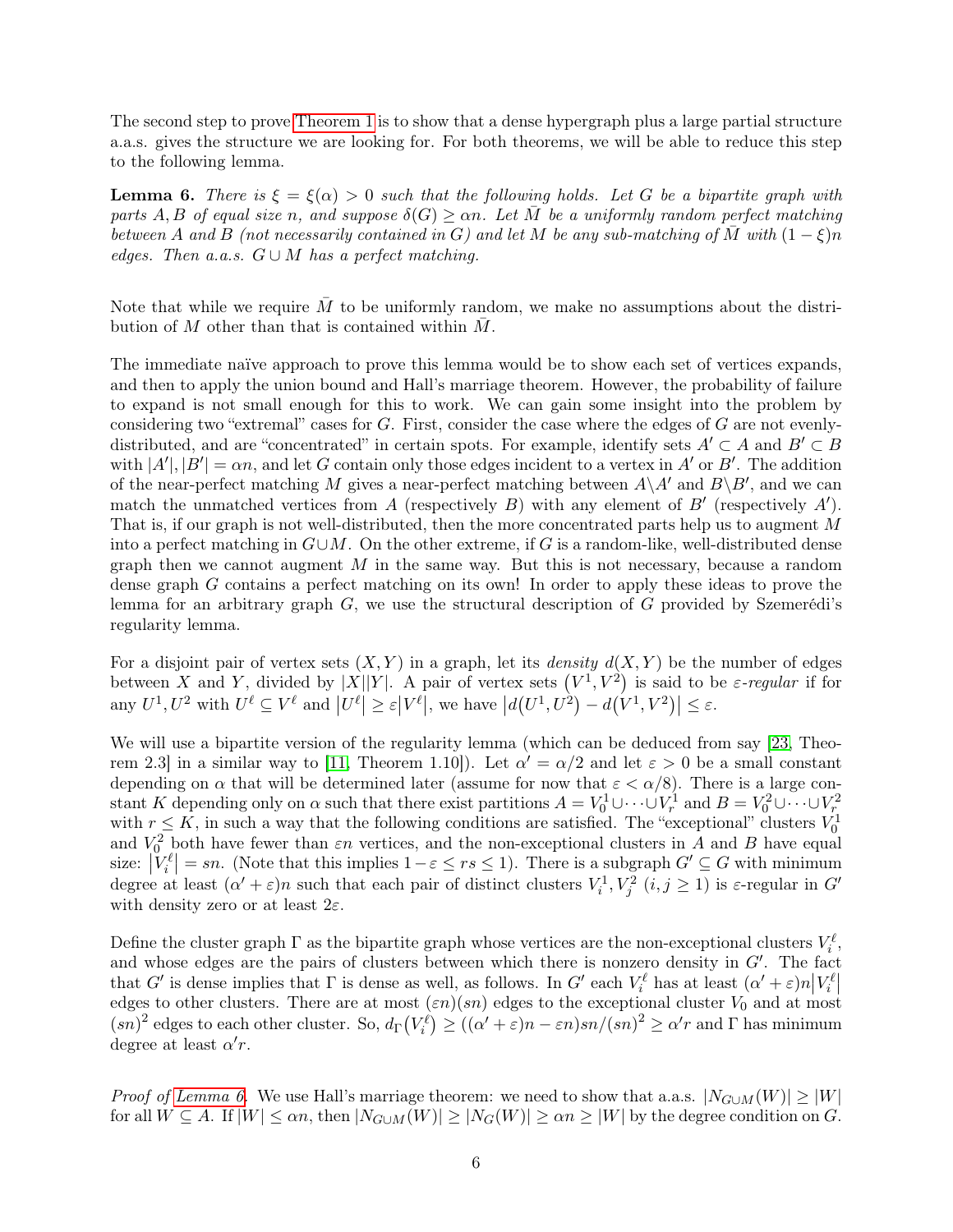Similarly, if  $|W| \ge (1 - \alpha)n$  then every  $b \in B$  has an edge to W in G, so  $|N_{G \cup M}(W)| = |B| \ge |W|$ . The difficult case is where  $\alpha n \leq |W| \leq (1 - \alpha)n$ .

Apply the bipartite version of the regularity lemma above (with  $\varepsilon$  sufficiently small compared to α), to obtain a subgraph G' and a dense cluster graph Γ. Consider any  $W \subset A$  with  $\alpha n \leq |W| \leq$  $(1-\alpha)n$ . For each i let  $\pi_i = |V_i^1 \cap W|/(sn)$ , and let X be the set of clusters  $V_i^1$  with  $\pi_i \geq \varepsilon$ . Let  $A_X$  denote the set of all vertices in those clusters. Note that  $|W \setminus A_X| \leq r \varepsilon sn \leq \varepsilon n$ . Also, if  $\varepsilon$  is small compared to  $\alpha$ , then X must be nonempty. Now, if  $V_j^2 \in N_{\Gamma}(X)$  then by  $\varepsilon$ -regularity there are edges in G' from W to at least  $(1 - \varepsilon)sn$  vertices of  $V_j^2$ . Let  $Y = N_{\Gamma}(X)$  and let  $B_Y$  be the set of vertices in the clusters in Y; it follows that  $|B_Y \setminus N_{G'}(\tilde{W})| \leq \varepsilon |Y| \leq \varepsilon n$ .

If  $|Y| = r$  (as would occur if G was well-distributed) then

$$
|N_{G\cup M}(W)| \ge |N_{G'}(W)| \ge |B_Y| - \varepsilon n \ge n - 2\varepsilon n \ge |W|
$$

for  $2\varepsilon \leq \alpha$ , and we are done.

Otherwise, there is  $V_j^2$  outside  $Y = N_{\Gamma}(D)$ . This  $V_j^2$  must have  $\alpha'$ r neighbours outside X in  $\Gamma$ , so  $|X| \leq (1-\alpha')r$ . Now,  $Y \geq \alpha'r$  so  $B_Y$  is a fixed set of at least  $\alpha' r s n \geq (1-\varepsilon)\alpha'n$  vertices in B. Also,  $N_{\bar{M}}(A_X)$  is a uniformly random set of  $|A_X| \leq (1 - \alpha') r s n \leq (1 - \alpha') n$  vertices in B, which means  $B\setminus N_{\bar{M}}(A_X)$  is a uniformly random set of at least  $\alpha'n$  vertices. So,  $|B_Y\setminus N_{\bar{M}}(A_X)|$  is hypergeometrically distributed with mean at least  $(1 - \varepsilon)(\alpha')^2 n$ . By a concentration inequality (see for example [\[7,](#page-15-9) Theorem 2.10]), a.a.s.

$$
|B_Y \backslash N_{\bar{M}}(A_X)| \geq (\alpha')^2 n - 2\varepsilon n.
$$

There are fewer than  $2^r = O(1)$  possibilities for X, so by the union bound this inequality holds a.a.s. for the X arising from any choice of W. Now, note that  $|N_{\bar{M}}(W)\setminus N_{\bar{M}}(A_X)| = |W\setminus A_X|$  and recall that  $|W \backslash A_X|, |B_Y \backslash N_{G'}(W)| \leq \varepsilon n$ , so

$$
|N_{G'}(W)\backslash N_{\bar{M}}(W)| \ge |B_Y \backslash N_{\bar{M}}(A_X)| - 2\varepsilon n \ge (\alpha')^2 n - 4\varepsilon n.
$$

Also,  $|N_M(W)| \leq |N_{\bar{M}}(W)| - \xi n = |W| - \xi n$ . We conclude that

$$
|N_{G\cup M}(W)| \ge |N_M(W)| + |N_{G'}(W)\setminus N_{\bar{M}}(W)| \ge |W| - \xi n + (\alpha')^2 n - 4\varepsilon n.
$$

 $\Box$ 

For small  $\varepsilon$  and  $\xi$  (say  $4\varepsilon \leq \xi = (\alpha')^2/2 = \alpha^2/8$ ), this gives  $|N_{G \cup M}(W)| \geq |W|$ .

*Remark.* Note that  $\xi$  does not depend on any of the constants arising in the regularity lemma. These constants only influence the value of n needed to make the probability implicit in "a.a.s." close to 1.

Now we describe the reduction of [Theorem 1](#page-1-0) to [Lemma 6.](#page-5-0) Consider a k-uniform hypergraph L. Suppose A is a set of n vertices and B is a  $(k-1)$ -uniform hypergraph on the remaining vertices. Then we define a bipartite graph  $G_{A,B}(L)$  as follows. The vertices of  $G_{A,B}(L)$  are the vertices in A, as well as the edges in  $B$  (we abuse notation and identify the hypergraph  $B$  with its edge set). We put an edge between  $a \in A$  and  $\{b_1, \ldots, b_{k-1}\} \in B$  if  $\{a, b_1, \ldots, b_{k-1}\}$  is an edge in L. Basically, the idea is that if L has a large matching or partial-cycle, then there is A and B such that  $G_{A,B}(L)$  has a large matching. Conversely, if  $G_{A,B}(L)$  has a large matching for any A and B, then the edges of that matching correspond to a large matching or partial-cycle in L. [Lemma 5](#page-3-4) will provide a large matching or partial-cycle in the random hypergraph R, so there are A and B such that  $G_{A,B}(R)$ has a large matching (this matching is itself random). By [Lemma 6,](#page-5-0) the addition of this matching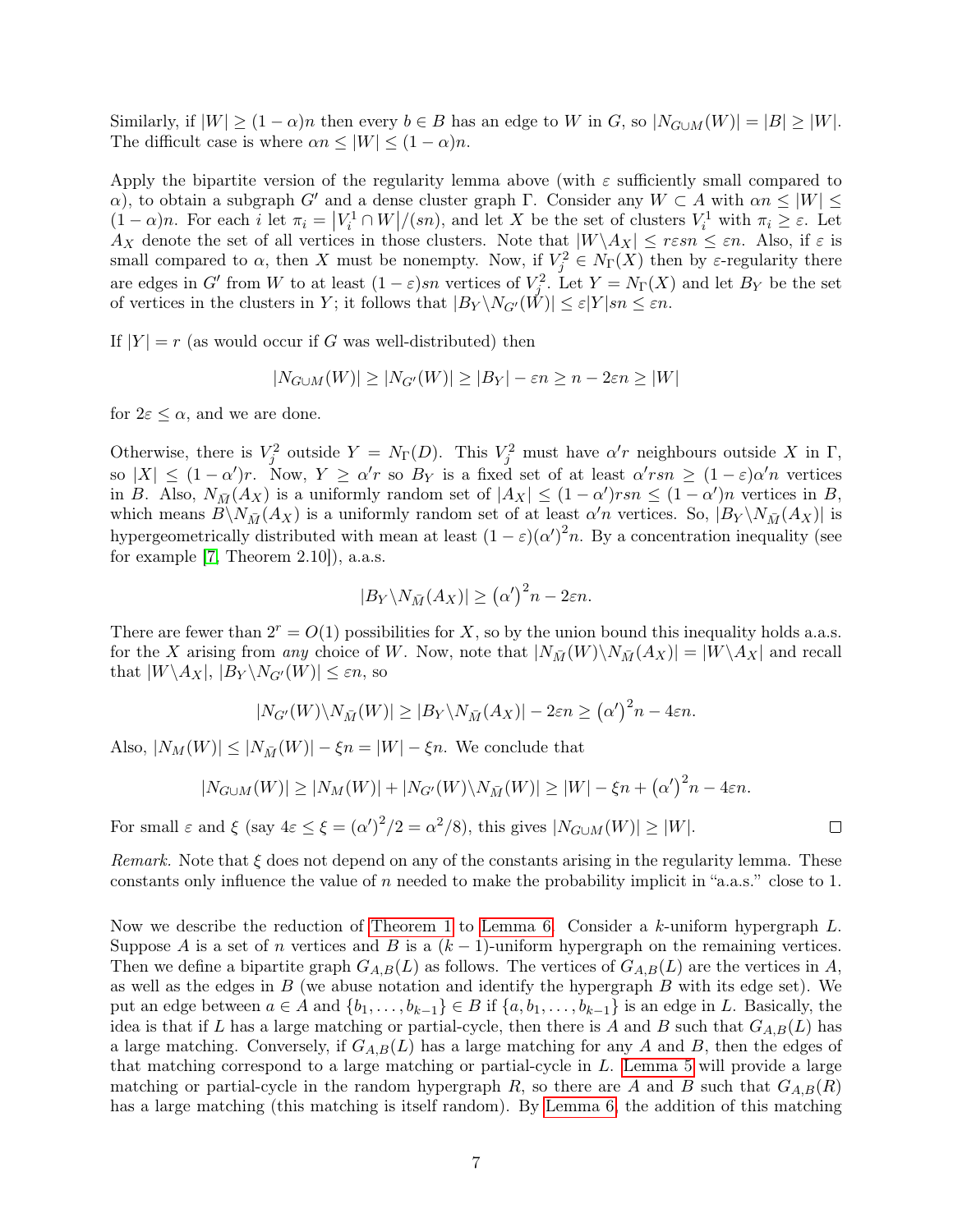to  $G_{A,B}(H)$  will give a perfect matching in  $G_{A,B}(H) \cup G_{A,B}(R) = G_{A,B}(H \cup R)$ , corresponding to a perfect matching or loose Hamilton cycle in  $H \cup R$ .

We make this precise as follows. For any  $\varepsilon > 0$  depending on  $\alpha$ , if  $c_k(\alpha)$  is large enough, [Lemma 5](#page-3-4) ensures the a.a.s. existence of a  $(1 - \varepsilon)n$ -edge matching or partial-cycle Q in R. Extend this to a perfect matching or loose Hamilton cycle  $Q$  on  $V(R)$  in an arbitrary way. Note that the distribution of R is invariant under relabelling of its vertices so we can relabel its vertices uniformly at random to assume that  $Q$  is a uniformly random perfect matching or loose Hamilton cycle.

We describe an alternative way to realize a uniformly random perfect matching or loose Hamilton cycle. In the perfect matching case, choose a uniformly random ordering of  $V(R)$ :

$$
a^1, \ldots, a^n, b_1^1, \ldots, b_{k-1}^1, b_1^2, \ldots, b_{k-1}^n.
$$

Let  $b^i = \{b_1^i, \ldots, b_{k-1}^i\}$ , and let our perfect matching have edges of the form  $\{a^i\} \cup b^i$ . This gives a uniformly random perfect matching, so we can couple our random ordering with  $\tilde{R}$  in such a way that the perfect matching defined by the ordering coincides with  $Q$ . Then, let  $A$  consist of the vertices  $a^i$  and let B be the hypergraph with edges  $b^i$ . Note that A is a uniformly random n-vertex set with a uniformly random ordering  $a^1, \ldots, a^n$ , and B is a uniformly random  $(k-1)$ -uniform perfect matching on the remaining vertices. Also, if we condition on A and B then  $G_{A,B}(\bar{Q})$  is a uniformly random perfect matching, and  $G_{A,B}(Q)$  is a sub-matching with  $(1 - \varepsilon)n$  of its edges.

The Hamilton cycle case is similar. Again we want to define a uniformly random loose Hamilton cycle via a random ordering of  $V(R)$ . So, choose a uniformly random ordering:

$$
a^1, \ldots, a^n, b_0, \ldots, b_{(k-2)n-1}.
$$

For each *i* let  $b^i$  be the  $(k-1)$ -vertex set  $\{b_{(k-2)i}, b_{(k-2)i+1}, \ldots, b_{(k-2)(i+1)}\}$  (where the subscripts are interpreted modulo  $(k-2)n$ ). Note that in this case consecutive  $b^i$  intersect each other in one vertex. We define our loose Hamilton cycle to have edges of the form  $\{a^i\} \cup b^i$ . This loose Hamilton cycle is uniformly random, so we can couple our random ordering with  $R$  in such a way that our loose Hamilton cycle coincides with  $\overline{Q}$ . Let A contain the vertices  $a^i$  and let B contain the edges  $b^i$ . Exactly the same considerations hold: A is a uniformly random *n*-vertex set with a uniformly random ordering  $a^1, \ldots, a^n$ , B is a uniformly random  $(k-1)$ -uniform loose Hamilton cycle on the remaining vertices, and  $G_{A,B}(Q)$  is a  $(1 - \varepsilon)n$ -edge sub-matching of the uniformly random perfect matching  $G_{A,B}(\bar{Q})$ .

We give one final lemma, establishing that  $G_{A,B}(H)$  is a.a.s. dense if H is.

<span id="page-7-0"></span>**Lemma 7.** There is  $\beta_k = \beta_k(\alpha) > 0$  such that the following holds.

- <span id="page-7-1"></span>(a) Let H satisfy the conditions of Theorem  $1(a)$ , let A be a uniformly random set of n vertices, and let B be a uniformly random perfect matching on  $V(H)\backslash A$ . Then a.a.s.  $G_{A,B}(H)$  has minimum degree at least  $\beta_k n$ .
- <span id="page-7-2"></span>(b) Let H satisfy the conditions of Theorem  $1(b)$ , let A be a uniformly random set of n vertices, and let B be a uniformly random loose Hamilton cycle on  $V(H)\backslash A$ . Then a.a.s.  $G_{A,B}(H)$  has minimum degree at least  $\beta_k n$ .

*Proof of Lemma*  $\gamma(a)$ . As in the preceding discussion, it is convenient to realize the uniform distribution of A and B via a random ordering of  $V(H)$ . Let

$$
a^1, \ldots, a^n, b_1^1, \ldots, b_{k-1}^1, b_1^2, \ldots, b_{k-1}^n.
$$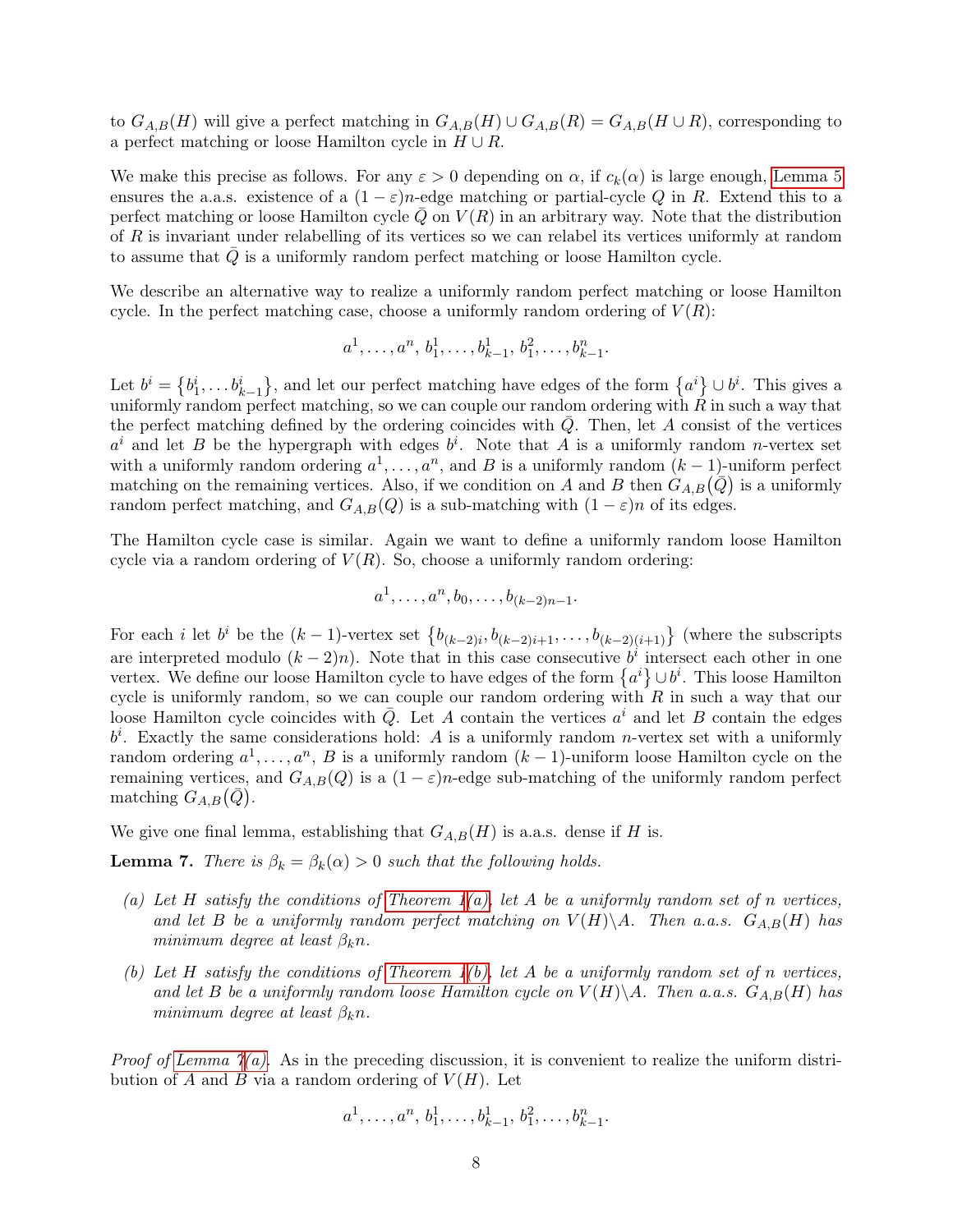be a uniformly random ordering of  $V(H)$ , with A,  $b<sup>i</sup>$  and B defined as before.

First, condition on some  $(k-1)$ -tuple  $b \in B$ , and imagine that the  $a^i$  are chosen one-by-one. Given b and  $a^1, \ldots, a^i$ , this means that  $a^{i+1}$  has a uniformly random distribution from the remaining vertices. There are at least  $\delta_{k-1}(H)$  choices of a that will make  $b \cup \{a\}$  an edge of  $E(H)$ , so for  $i \leq \alpha n/2$ ,

$$
\mathbb{P}(b \cup \{a^{i+1}\}\in E(H) \mid a^1,\ldots,a^i) \ge (\delta_{k-1}(H)-i)/(kn) \ge \alpha/(2k).
$$

The degree of b in  $G_{A,B}(H)$  is the number of edges  $b \cup \{a^i\}$  in  $E(H)$ , which we have just shown stochastically dominates a  $Bin(\alpha n/2, \alpha/(2k))$  distribution. By the Chernoff bound,  $d_{G_{A,B}(H)}(b) \ge$  $\alpha^2 n/(8k)$  with probability  $1 - e^{-\Omega(n)}$ . With the union bound, a.a.s.  $d_{G_{A,B}(H)}(b) \ge \alpha^2 n/(8k)$  for all b.

Now, instead condition on some  $a \in A$  and imagine that the  $(k-1)$ -tuples  $b^i$  are chosen one-by-one from the remaining vertices (before choosing the rest of vertices of A). Note that there are at least  $\delta_1(H)$  choices of a  $(k-1)$ -tuple b such that  $\{a\} \cup b \in E(H)$ , and note that each  $b_j^i$  shares at most  $\binom{kn}{k}$  $k-2 \choose k-2}$  edges with a. Recall that  $\delta_1(H) = \Omega(n^{k-1}),$  so if  $i \leq 2$  $^{\prime}$   $^{\prime}$  $\overline{\beta_k}n$  for sufficiently small  $\beta_k$  and large  $n$ , then

$$
\mathbb{P}(\lbrace a \rbrace \cup b^{i+1} \in E(H) \mid b^1, \ldots, b^i) \geq \left( \delta_1(H) - (k-1)i \binom{kn}{k-2} \right) / \binom{kn}{k-1} \geq \sqrt{\beta_k}.
$$

By the same argument as in the previous paragraph, using the Chernoff bound and the union bound, a.a.s. each  $d_{G_{A,B}(H)}(a) \geq \beta_k n$ . □

*Proof of Lemma*  $\gamma(b)$ *.* We give essentially the same proof as for [Lemma 7](#page-7-0)[\(a\).](#page-7-1) As in the discussion preceding the lemma, choose a uniformly random ordering

$$
a^1, \ldots, a^n, b_0, \ldots, b_{(k-2)n-1},
$$

and let  $A, b^i$  and  $B$  be defined as before.

With exactly the same proof as for [Lemma 7](#page-7-0)[\(a\),](#page-7-1) there is small  $\beta_k$  such that a.a.s.  $d_{G_{A,B}(H)}(b) \ge \beta_k n$ for all  $b \in B$ . Next, condition on some  $a \in A$ , and imagine the  $b^i$  are chosen one-by-one (before choosing the rest of vertices of A). Note that the only intersection of  $b^i$  with any of  $b^0, \ldots, b^{i-1}$  is the vertex  $b_{(k-2)i}$ , and the other vertices of  $b^i$  are chosen uniformly at random from what remains. Also note that each  $b_j$  shares at most  $\binom{(k-1)n}{k-3}$ ach  $b_j$  shares at most  $\binom{(k-1)n}{k-3}$  edges with both a and  $b_{(k-2)i}$ . So, for small  $\beta_k$ , large *n* and  $1 \leq i \leq 2\sqrt{\beta_k}n$ ,

$$
\mathbb{P}(\lbrace a \rbrace \cup b^i \in E(H) \mid b^0, \ldots, b^{i-1}) \geq \left( \delta_2(H) - (k-2)i \binom{(k-1)n}{k-3} \right) \Big/ \binom{(k-1)n}{k-2} \geq \sqrt{\beta_k}.
$$

 $\Box$ 

By the same argument as before, a.a.s. each  $d_{G_{A,B}(H)}(a) \geq \beta_k n$ .

We have established that if  $c_k(\alpha)$  is large enough then  $G_{A,B}(H)$  is a.s. a bipartite graph with minimum degree  $\beta_k(\alpha)n$ , and  $G_{A,B}(R)$  contains a  $(1 - \xi(\beta_k(\alpha)))n$ -edge sub-matching  $G_{A,B}(Q)$  of the uniformly random perfect matching  $G_{A,B}(\bar{Q})$ . [Lemma 6](#page-5-0) then ensures the existence of a perfect matching in  $G_{A,B}(H \cup R)$ . This corresponds to a perfect matching or loose Hamilton cycle in  $H \cup R$ .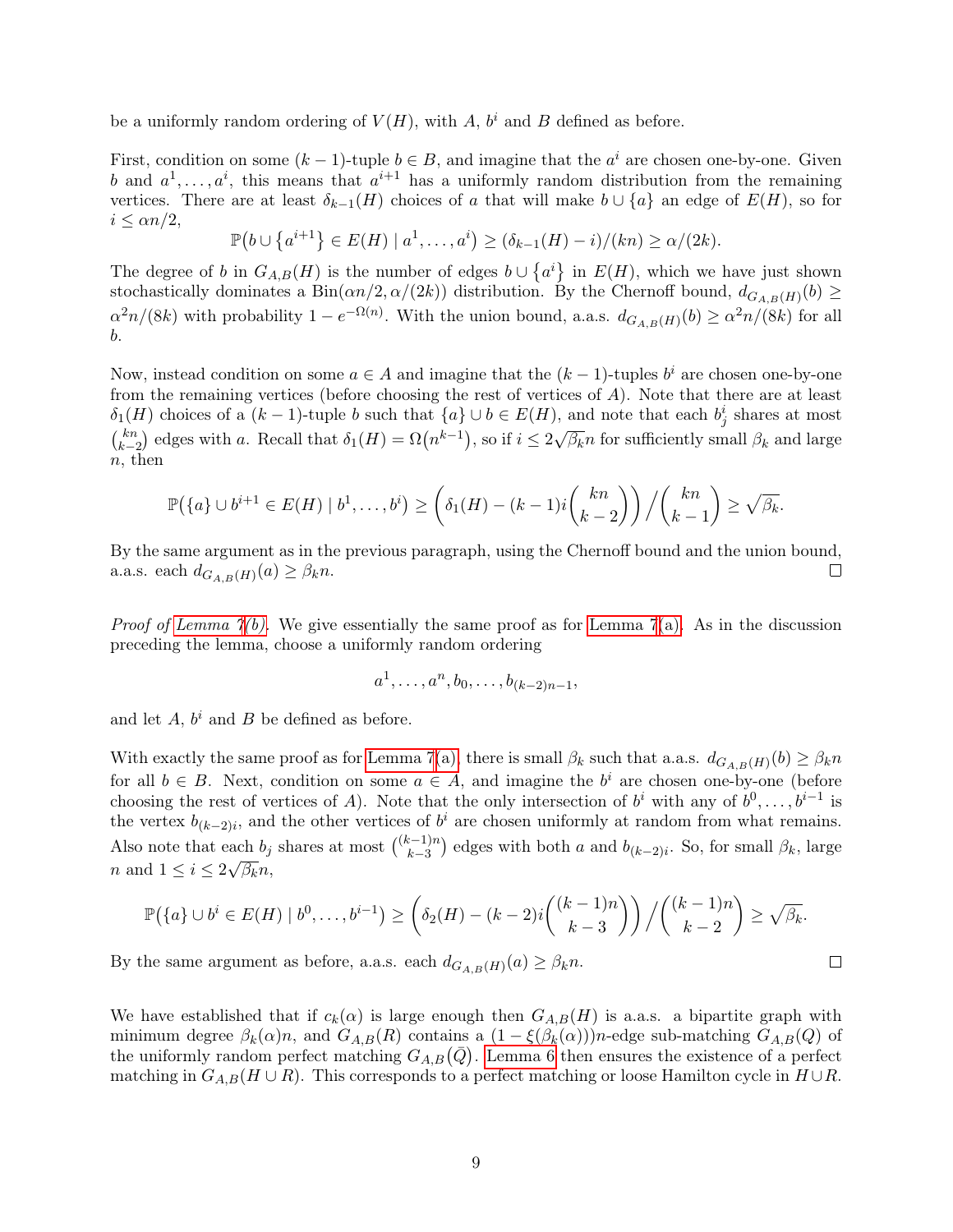# <span id="page-9-0"></span>3 Pancyclicity in dense digraphs

In this section we prove [Theorems 2](#page-2-0) and [3.](#page-2-1) One motivation to consider pancyclicity instead of just Hamiltonicity is an observation by Bondy (see [\[3\]](#page-15-11)), that almost all known non-trivial conditions that ensure Hamiltonicity also ensure pancyclicity. He even made an informal "metaconjecture" that this was always the case; our [Theorem 3](#page-2-1) verifies his metaconjecture in the setting of randomly perturbed dense graphs and digraphs.

[Theorem 3](#page-2-1) obviously implies [\[2,](#page-15-3) Theorems 1 and 3]. We do not fight very hard to optimize constants, but we note that if we make more careful calculations with our proof approach, then the resulting values of  $c(\alpha)$  seem to be better than those found in [\[2\]](#page-15-3), for most values of  $\alpha$ .

We now turn to the proof of [Theorem 2,](#page-2-0) which will follow from the corresponding result for Hamiltonicity.

<span id="page-9-1"></span>**Lemma 8.** Let  $D$  be a directed graph with all in- and out- degrees at least  $4k$ , and suppose for every pair of disjoint sets  $A, B \subseteq V(D)$  with  $|A| = |B| \geq k$ , there is an arc from A to B. Then D is Hamiltonian.

The idea of the proof is to start with a longest path  $P$  and to manipulate it into a cycle  $C$  on the same vertex set. We will show that  $D$  is strongly connected, so if  $C$  were not Hamiltonian, there would be an arc from  $V(C)$  to its complement, which could be combined with C to give a longer path than P, contradicting maximality. This type of argument goes back to the proof of Dirac's theorem [\[4,](#page-15-1) Theorem 3]. It also bears some resemblance to the "rotation-extension" idea introduced by Pósa in [\[19\]](#page-16-0), and a variation for directed graphs by Frieze and Krivelevich [\[6,](#page-15-12) Section 4.3].

*Proof of [Lemma 8.](#page-9-1)* First we acknowledge some immediate consequences of the condition on D. Note that if A and B are disjoint sets with size at least k, then in fact there are at least  $|A| - k$  vertices of A with an arc into B. To see this, note that for any fewer number of such vertices in A, we can delete those vertices and at least k will remain, one of which has an arc to  $B$ . Also,  $D$  is strongly connected. To see this, note that for any v, w, both of  $N^+(v)$  and  $N^-(w)$  have size at least  $4k > k$ . If they intersect then there is a length-2 path from  $v$  to  $w$ ; otherwise there must be an arc from  $N^+(v)$  to  $N^-(w)$  giving a length-3 path.

Let  $P = u, \ldots, w$  be a maximum-length directed path in D. We will use the notation  $v^+$  (respectively  $v^{-}$ ) for the successor (respectively predecessor) of a vertex v on P, and also write  $U^{+}$ ,  $U^{-}$  for the set of successors or predecessors of a set of vertices U.

By maximality,  $N^+(w) \subset P$  and  $N^-(u) \subset P$ . Let  $U_1$  be the first 3k elements of  $N^-(u)$  on P, and let  $U_2$  be the last k (note  $U_1 \cap U_2 = \emptyset$ ). Similarly let  $W_1$  be the first k and  $W_2$  the last 3k elements of  $N^+(w)$ . We will now show that there is a cycle on the vertex set  $V(P)$ .

First, consider the case where each vertex of  $W_1$  precedes each vertex of  $U_2$ . If wu is in D then we can immediately close P into a cycle. Otherwise,  $|W_1^-| = |W_1| = |U_2^+| = |U_2| = k$ , so there is an arc  $w_1u_2$  from  $W_1^-$  to  $U_2^+$ . This is enough to piece together a cycle on  $V(P)$ : start at  $u_2$  and move along P to w, from where there is a shortcut back to  $w_1^+$ . Now move along P from  $w_1^+$  to  $u_2^-$ , from where we can jump back to  $u$ , then move along P to  $w_1$ , then jump to  $u_2$ . See [Figure 1](#page-10-0) for an illustration.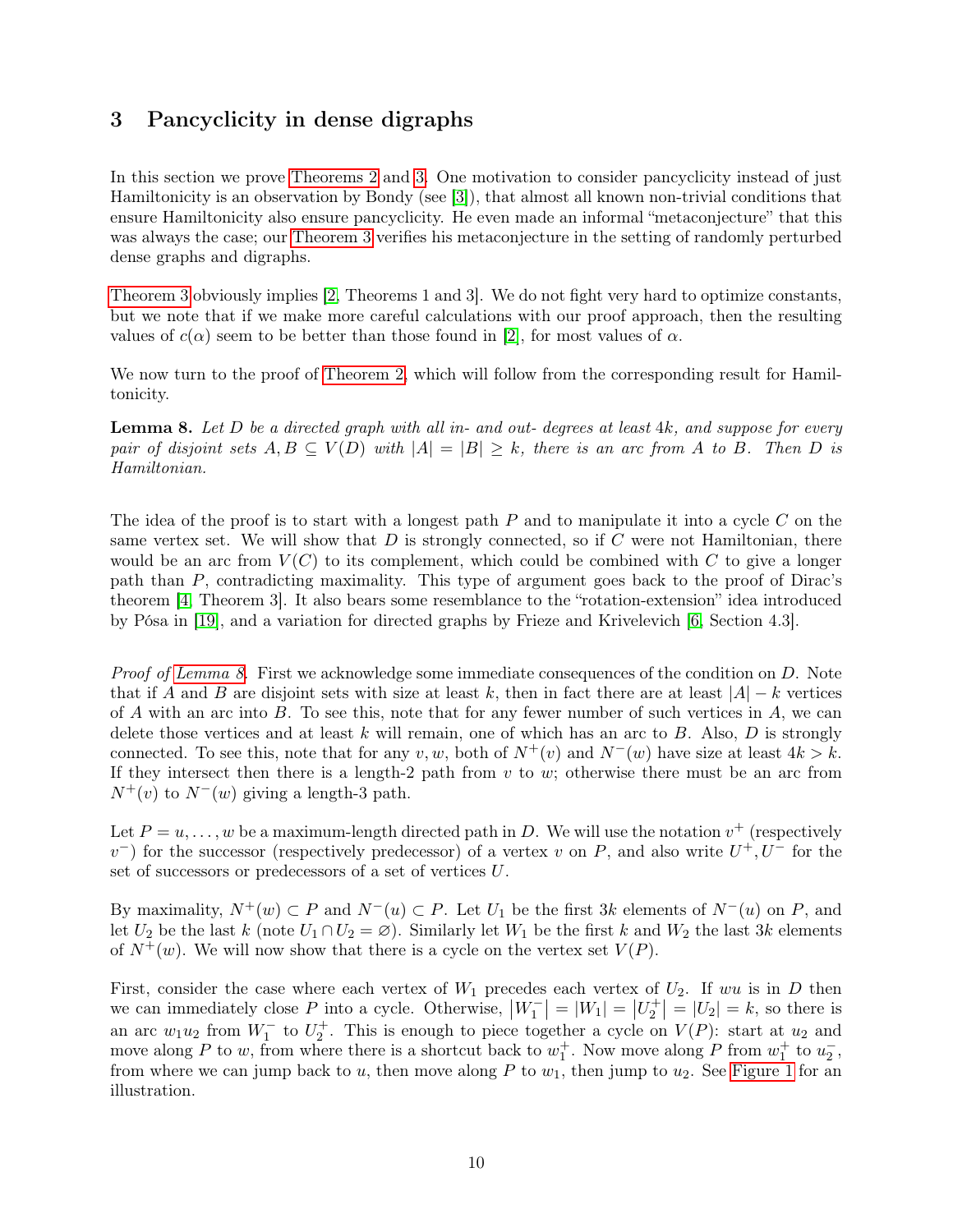<span id="page-10-0"></span>

**Figure 1.** The case where the vertices of  $W_1$  precede the vertices of  $U_2$ . The horizontal line through the center is  $P$ ; the broken lines indicate subpaths.

Otherwise, each vertex of  $U_1$  precedes each vertex of  $W_2$ . Let  $U_{12}$  contain the k elements of  $U_1$ furthest down the path. Note that there are at least 2k vertices of P (e.g., vertices of  $U_1\backslash U_{12}$ ) preceding all vertices in  $U_{12}$ . Let  $U_{11}$  be the set of vertices among those first 2k vertices of P which have an arc to  $U_{12}^+$ . By the discussion at the beginning of the proof,  $|U_{11}| \geq k$ . Similarly, let  $W_{21}$ contain the k elements of  $W_2$  first appearing on the path, and let  $W_{22}$  be the set of at least k vertices among the last 2k on P which have an arc from  $W_{21}^{\perp}$ . By the condition on D, there is an arc  $w_{22}u_{11}$ from  $W_{22}^-$  to  $U_{11}^+$ . By definition, there is  $u_{12} \in U_{12}^+$  and  $w_{21} \in W_{21}^-$  such that the arcs  $u_{11}^- u_{12}$  and  $w_{21}w_{22}^+$  are in  $\overrightarrow{D}$ . We can piece everything together to get a cycle on the vertices of P: start at  $u_{11}$ , move along P until  $u_{12}$ , then jump back to u. Move along P until  $u_{11}$ , then take the shortcut to  $u_{12}$ . Continue along  $\overrightarrow{P}$  to  $w_{21}$ , jump to  $w_{22}^+$ , continue to  $w$ , jump back to  $w_{21}^+$ , and continue to  $w_{22}$ . From here there is a shortcut back to  $u_{11}$ . See [Figure 2.](#page-10-1)

<span id="page-10-1"></span>

**Figure 2.** The case where the vertices of  $U_1$  precede the vertices of  $W_2$ .

As outlined, the fact that  $D$  is strongly connected, combined with the fact that the vertex set of  $P$ induces a cycle  $C$ , implies that  $C$  is a Hamilton cycle.  $\Box$ 

We note that with some effort, the ideas in the proof of [Lemma 8](#page-9-1) can be used directly to prove [Theorem 2](#page-2-0) with a weaker degree condition. We do not know whether the condition can be weakened all the way to 4k, as Bondy's metaconjecture would suggest. Also, the constants in [Theorem 2](#page-2-0) and [Lemma 8](#page-9-1) can both be halved for the undirected case, just by simplifying the main argument in the proof of [Lemma 8.](#page-9-1)

*Proof of [Theorem 2.](#page-2-0)* Fix a vertex v. Let  $U^+$  and  $U^-$  be arbitrary disjoint k-subsets of  $N^+(v)$  and  $N^-(v)$  respectively. There is an arc from  $U^+$  to  $U^-$  which immediately gives a 3-cycle.

Next, let  $W^+$  be the set of (fewer than k) vertices with no arc from  $U^+$ , and similarly let  $W^-$  be the set of vertices with no arc into  $U^-$ . Now consider the induced digraph  $D'$  obtained from D by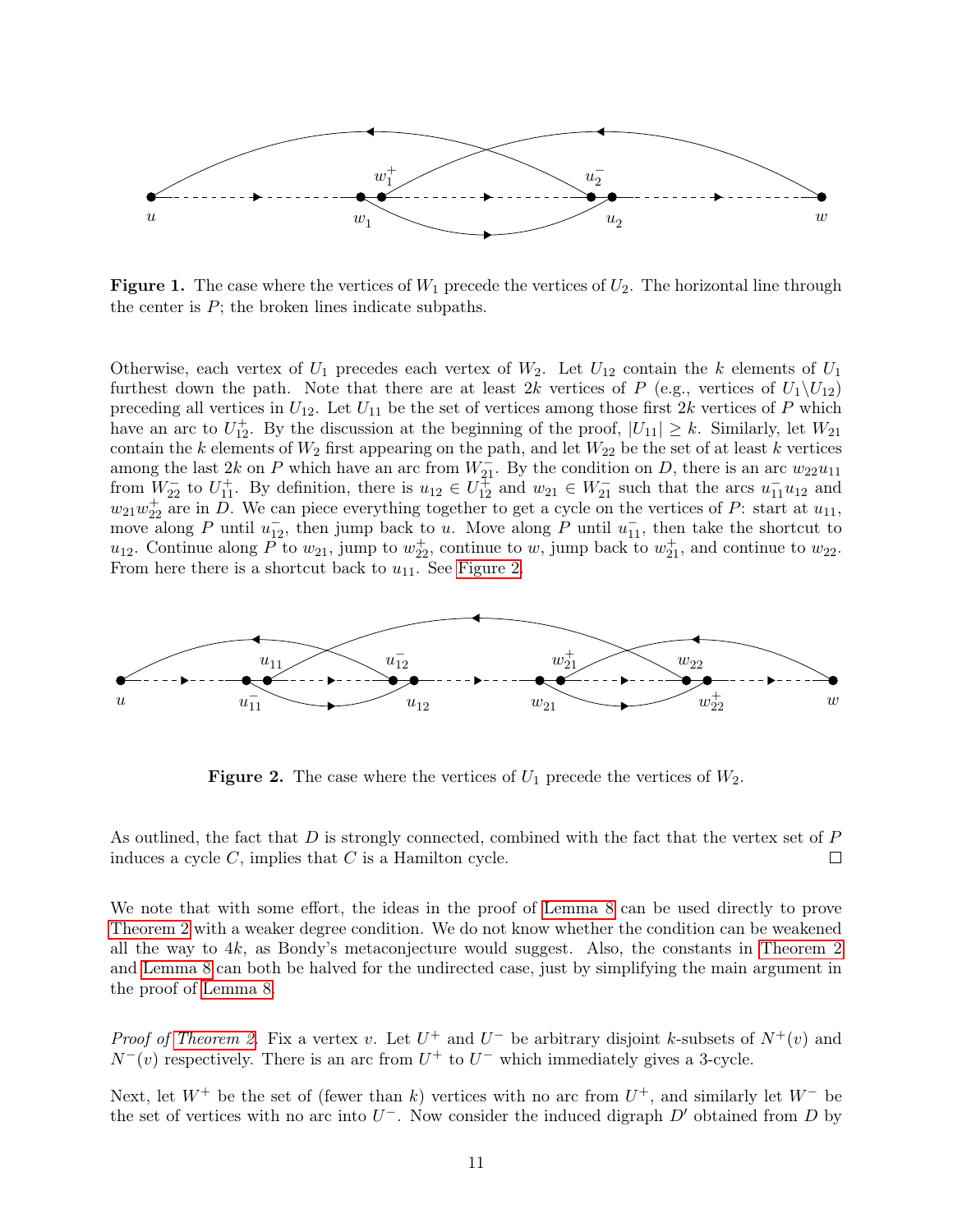deleting v and the vertices in  $U^+, U^-, W^+, W^-$ . Since we have removed fewer than 4k vertices, D' satisfies the conditions of [Lemma 8](#page-9-1) so has a Hamilton cycle. In particular, for every  $\ell$  satisfying  $4 \leq \ell \leq n-4k$ , there is a path  $P_{\ell} = u_{\ell}, \ldots, w_{\ell}$  in D' of length  $\ell - 4$ . By construction, there is an arc from  $U^+$  to  $u_{\ell}$  and from  $w_{\ell}$  to  $U^-$ , which we can combine with arcs to and from v to get a cycle of length  $\ell$ .

Finally, for every  $\ell > n - 4k$ , arbitrarily delete vertices from D to obtain an induced digraph  $D''$ with  $\ell$  vertices which satisfies the conditions of [Lemma 8.](#page-9-1) Since  $D''$  has a Hamilton cycle, D has a cycle of length  $\ell$ .  $\Box$ 

Proof of [Theorem 3.](#page-2-1) In view of the discussion in the introduction, we assume each possible arc is present in R with probability  $p = cn/(2\binom{n}{2})$  $\binom{n}{2}$ )  $\geq c/n$  independently. (Recall that digraphs are allowed to have 2-cycles).

If  $A, B \subseteq V(D)$  are disjoint sets with  $|A| = |B| = \alpha n/8$ , the probability that there are no arcs from A to B in  $D \cup R$  is at most

$$
(1-p)^{(\alpha n/8)^2} \le e^{-p\alpha^2 n^2/64} \le e^{-c\alpha^2 n/64}.
$$

The number of choices of such pairs of disjoint sets  $A, B$  is at most  $2^{2n}$ . By the union bound, the probability that  $D \cup R$  does not satisfy the condition of [Lemma 8](#page-9-1) is at most  $2^{2n}e^{-c\alpha^2 n/64}$ , which converges to zero for sufficiently large c. Therefore the digraph  $D \cup R$  is a.a.s. pancyclic by [Lemma 8.](#page-9-1)  $\Box$ 

## <span id="page-11-0"></span>4 Hamilton cycles in tournaments

There are several seemingly different conditions that are equivalent to Hamiltonicity for tournaments (see [\[16,](#page-16-4) Chapters 2-3]). A tournament is Hamiltonian if and only if it is irreducible (cannot be divided into two parts with all arcs between the two parts in the same direction), if and only if it is strongly connected (has a directed path from every vertex to every other), if and only if it is pancyclic (contains cycles of all lengths). All tournaments have a Hamilton path, and it was first proved by Moon and Moser in [\[17\]](#page-16-5) that a uniformly random tournament is a.a.s. irreducible, hence Hamiltonian.

More recently, Kühn, Lapinskas, Osthus and Patel [\[14\]](#page-16-6) proved in that if a tournament is t-strongly More recently, Kunn, Lapinskas, Osthus and Patel [14] proved in that if a tournament is t-strongly connected (it remains strongly connected after the deletion of t – 1 vertices), then it has  $\Omega(\sqrt{t}/\log t)$ connected (it remains strongly connected after the defection of  $t-1$  vertices), then it has  $\Omega(\nabla t/\log t)$  arc-disjoint Hamilton cycles. (This was improved to  $\Omega(\sqrt{t})$  by Pokrovskiy [\[18\]](#page-16-7)). Therefore, to show a tournament has q arc-disjoint Hamilton cycles for any  $q = O(1)$ , it suffices to show that the tournament is t-strongly connected for any fixed  $t$ . In particular, it is not difficult to show that a random tournament is a.a.s.  $t$ -strongly connected for fixed  $t$ , which motivates [Theorem 4.](#page-3-1)

Before we proceed to the proof, we first explain why [Theorem 4](#page-3-1) is sharp. The "obvious" worst case for T is a *transitive* tournament (corresponding to a linear order on the vertices). In this case, a superlinear number of random edges must be flipped in order to a.a.s. flip one of the arcs pointing away from the least element of the linear order. Actually, Łuczak, Ruciński and Gruszka [\[15\]](#page-16-8) have already studied the model where random edges are flipped in a transitive tournament, by analogy to the evolution of the random graph.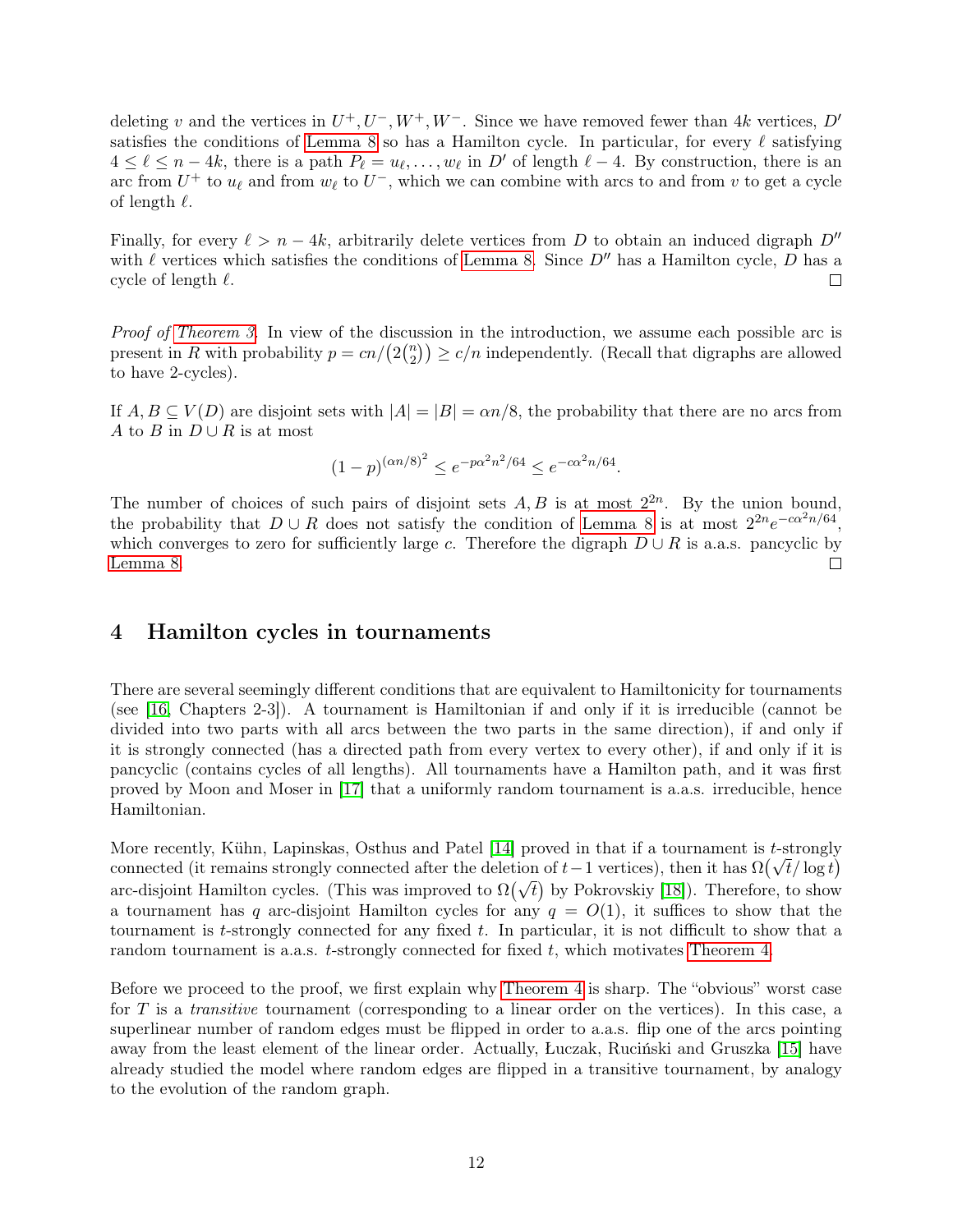More generally, consider a "transitive cluster-tournament" T on  $n = r(2d + 1)$  vertices defined as follows. Let R be a regular tournament on  $2d+1$  vertices (this means every vertex has indegree and outdegree d). To construct T, start with r disjoint copies  $R_1, \ldots, R_r$  of R, then put an arc from v to w for every  $v \in R_i$ ,  $w \in R_j$  with  $i < j$ . In order for the perturbed tournament P to be Hamiltonian, there must be an arc entering  $R_1$ , so one of the  $O(n(d+1))$  arcs exiting  $R_1$  must be changed. This will not happen a.a.s. unless  $m = \omega(n/(d+1)).$ 

We now prove [Theorem 4.](#page-3-1) In accordance with the discussion in the introduction, we will work with the model where each edge is flipped with probability p independently, where  $2p\binom{n}{2}$  $\binom{n}{2} = m.$ (Designating an edge for resampling with probability  $2p$  is the same as flipping it with probability p). Note that  $p \leq 1/2$  and in particular  $p \leq 1 - p$ .

Fix t, and let T be a tournament with n vertices and all in- and out- degrees at least d. As described above, flip each edge with probability  $p = \omega(1/(n(d+1)))$ , to obtain a perturbed tournament P. We will prove that  $P$  is a.a.s.  $t$ -strongly connected.

The idea of the proof is to choose a set  $S$  of t vertices with a large indegree and outdegree, then to show that with high probability almost every vertex has many paths to and from each vertex in S. The probability that a vertex  $v$  has paths to and from from  $S$  is smallest if  $v$  has small indegree, so we need to show that not many vertices can have small indegree.

<span id="page-12-0"></span>**Lemma 9.** In any tournament, there are fewer than  $k$  vertices with indegree (respectively outdegree) less than  $(k-1)/2$ .

*Proof.* The sum of indegrees (respectively outdegrees) of a tournament on k vertices is  $\binom{k}{2}$  $_{2}^{k}),$  because each arc contributes 1 to this sum. Therefore in every set of k vertices of a tournament, there is a vertex of outdegree (indegree) at least  $(k-1)/2$  in the induced sub-tournament.  $\Box$ 

A consequence of [Lemma 9](#page-12-0) is that the set of all vertices with indegree (respectively outdegree) less than  $n/6$  in T, has size smaller than  $n/3$ . So, there are at least  $n/3$  vertices whose indegree and outdegree in T are both at least  $n/6$ . We can therefore choose a set S of t such vertices.

Now, we prove that the random perturbation typically does not reduce the in- and out- degrees very much.

<span id="page-12-1"></span>**Lemma 10.** If a vertex v has outdegree (respectively indegree) k in T, then it has outdegree (respectively indegree) at least k/3 in the randomly perturbed tournament P, with probability  $1 - o(e^{-k})$  –  $o(1/n)$  (uniformly over k).

*Proof.* We only prove the statement where v has outdegree k; the indegree case is identical.

There are k arcs pointing away from v in T. If  $p < 1/\sqrt{n}$  then the probability more than  $2k/3$  of There are k arcs pointing away from v in 1. If  $p < 1/\sqrt{n}$  then the probability flore than  $2k/3$  of those arcs are changed by the perturbation is at most  $2^k p^{2k/3} = e^{-k\Omega(\log n)} = o(e^{-k})$ . If  $k \ge \sqrt{n}/2$ then by the Chernoff bound and the fact that  $p \leq 1/2$ , the probability more than  $2k/3$  arcs are changed is  $e^{-\Omega(\sqrt{n})} = o(1/n)$ . In both of these cases,  $k/3$  of the original out-neighbours survive the perturbation with the required probability.

The remaining case is where  $p \geq 1/\sqrt{n}$  and  $k < \sqrt{n}/2$ . In this case there is a set of  $n/2$  arcs pointing towards v in T. The Chernoff bound says that the probability less than  $k/3$  of these arcs are changed is  $e^{-\Omega(\sqrt{n})} = o(1/n)$ . That is, with the required probability,  $k/3$  new out-neighbours are added by the perturbation.  $\Box$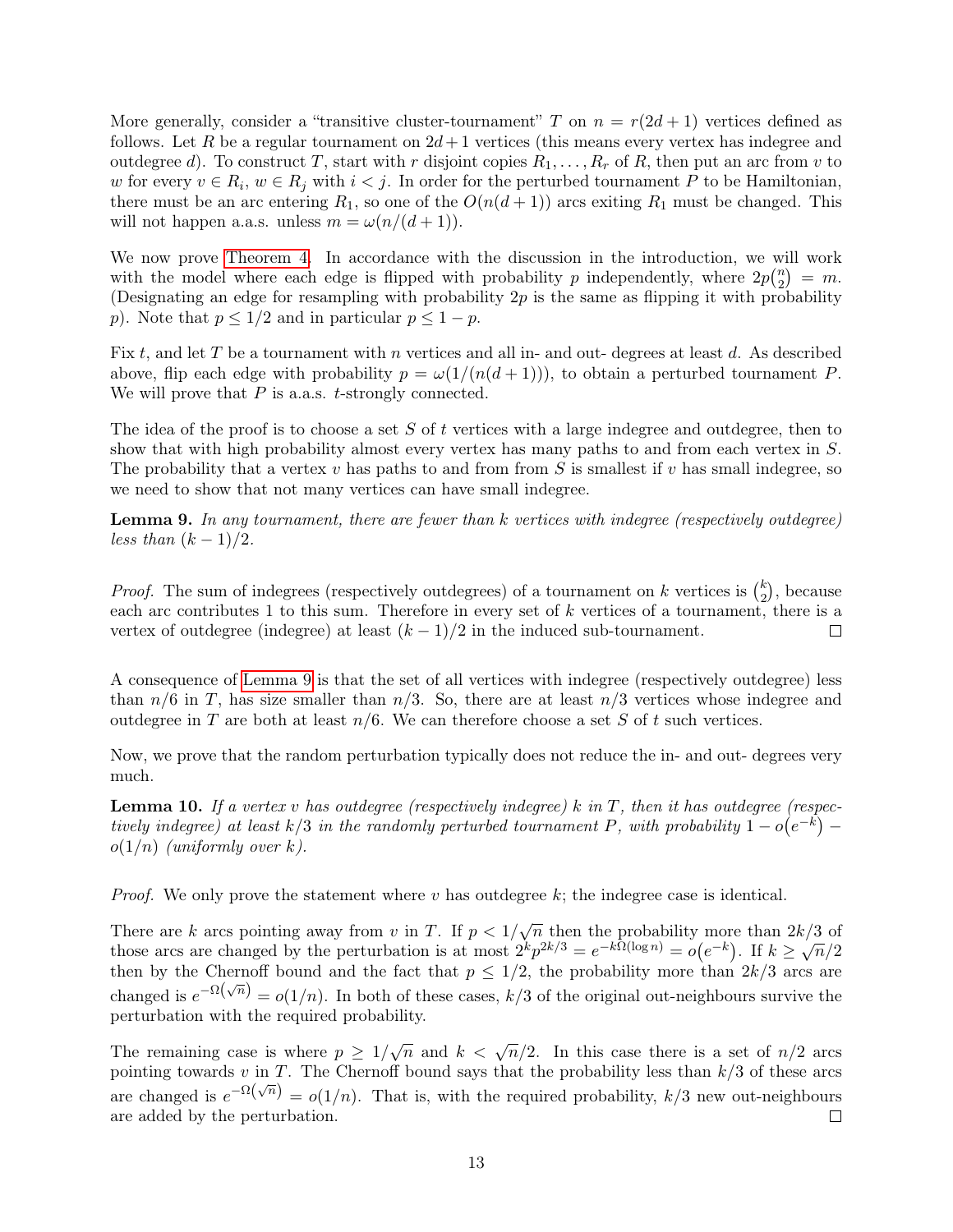<span id="page-13-0"></span>**Lemma 11.** Suppose w has outdegree (respectively indegree) at least  $n/6$  in T, and v is a vertex different from w with indegree (respectively outdegree) at least k in T. Then with probability  $1$  $o(e^{-k/(d+1)}) - o(1/n)$  (uniformly over k), there are  $t' = 3t$  internally vertex-disjoint paths of length at most 3 from  $\hat{w}$  to  $\hat{v}$  (respectively from  $\hat{v}$  to  $\hat{w}$ ) in the randomly perturbed tournament P.

*Proof.* We will only prove the statement where v has indegree at least k; the outdegree case is identical. By independence, we can condition on the outcome of the perturbation on individual arcs. Condition on the outcome for all arcs adjacent to w, and let  $N_P^+$  $_P^+(w)$  be the set of vertices to which there is an arc from w in P. By [Lemma 10,](#page-12-1) we can assume  $|N_P^+|$  $\left| \frac{1}{P}(w) \right| \geq n/18.$ 

We first prove the lemma for the case where  $k \leq 6t'$ . There are at least  $n' = n/18 - 1$  arcs between  $N_P^+$  $P^+(w)$  and v, each of which will be pointing towards v in P with probability at least p independently. By the Chernoff bound, the probability less than  $t'$  arcs will point from  $N_P^+$  $\bar{P}^+(w)$  to v in P is  $e^{-\Omega(np)} = o(e^{-k/(d+1)})$ . So, with the required probability there are t' suitable length-2 paths from  $w$  to  $v$ .

We can now assume  $k > 6t'$ . Condition on the result of the perturbation for the arcs adjacent to v (in addition to the arcs we have conditioned on so far). Let  $\overline{N_P}$  $P_P(v)$  be the set of vertices from which there is an edge into v in P; by [Lemma 10,](#page-12-1) we can assume  $\left| N_P^{-} \right|$  $|P(v)| \ge k/3.$ 

Now, if  $N_P^+$  $P^+(w) \cap N_P^ \mathbb{E}_P[v] \ge t'$  then there are t' disjoint length-2 paths from w to v and we are done. So we can assume  $U^+ = N_P^+$  $\overline{P}^+(w)\backslash (N_P^-)$  $\overline{P}(v) \cup \{v\}$  has at least  $n' = n/18 - t' - 1$  vertices, and  $U^{-} = N_P^{-}$  $\overline{P}(v)\backslash\{w\}$  has at least  $k'=k/3-1$  vertices (note  $k'\geq 2t'$  by assumption).

Now, we would like to show that with the required probability there is a set of  $t'$  independent arcs from  $U^+$  into  $U^-$  in P, which will give t' suitable length-3 paths. Partition  $U^+$  (respectively  $U^-$ ) into subsets  $U_1^+,\ldots,U_{t'}^+$  of size at least  $n'/(2t')$  (respectively, subsets  $U_1^-,\ldots,U_{t'}^-$  of size at least  $k'/(2t')$ ). Recall that  $1 - p \geq p$ , so for each i, the probability that there is no arc from  $U_i^+$  into  $U_i^$ after the perturbation is at most

$$
(1-p)^{n'k'/(2t')^{2}} = e^{-\Omega(npk)} = o(e^{-k/(d+1)}).
$$

We conclude that with the required probability, there is a set of  $t'$  suitable independent arcs, each between a pair  $U_i^+, U_i^-$ .  $\Box$ 

<span id="page-13-1"></span>**Lemma 12.** Fix some  $w \in S$ . In the randomly perturbed tournament P, there are a.a.s. t internally vertex-disjoint paths from w to each other vertex (respectively, from each other vertex to w).

*Proof.* We only prove there are paths from  $w$  to each other vertex; the reverse case is identical. If there are 3t internally vertex-disjoint paths from w to v in P of length at most 3, then we say v is safe. It follows from [Lemma 11](#page-13-0) that a vertex with indegree  $k$  is safe with probability at least  $1 - f(n)e^{-k/(d+1)} + f(n)/n$ , for some  $f(n) = o(1)$ .

By [Lemma 9,](#page-12-0) there are at most  $2d + 1$  vertices with indegree d in T, and the vertex with the  $2k$ -th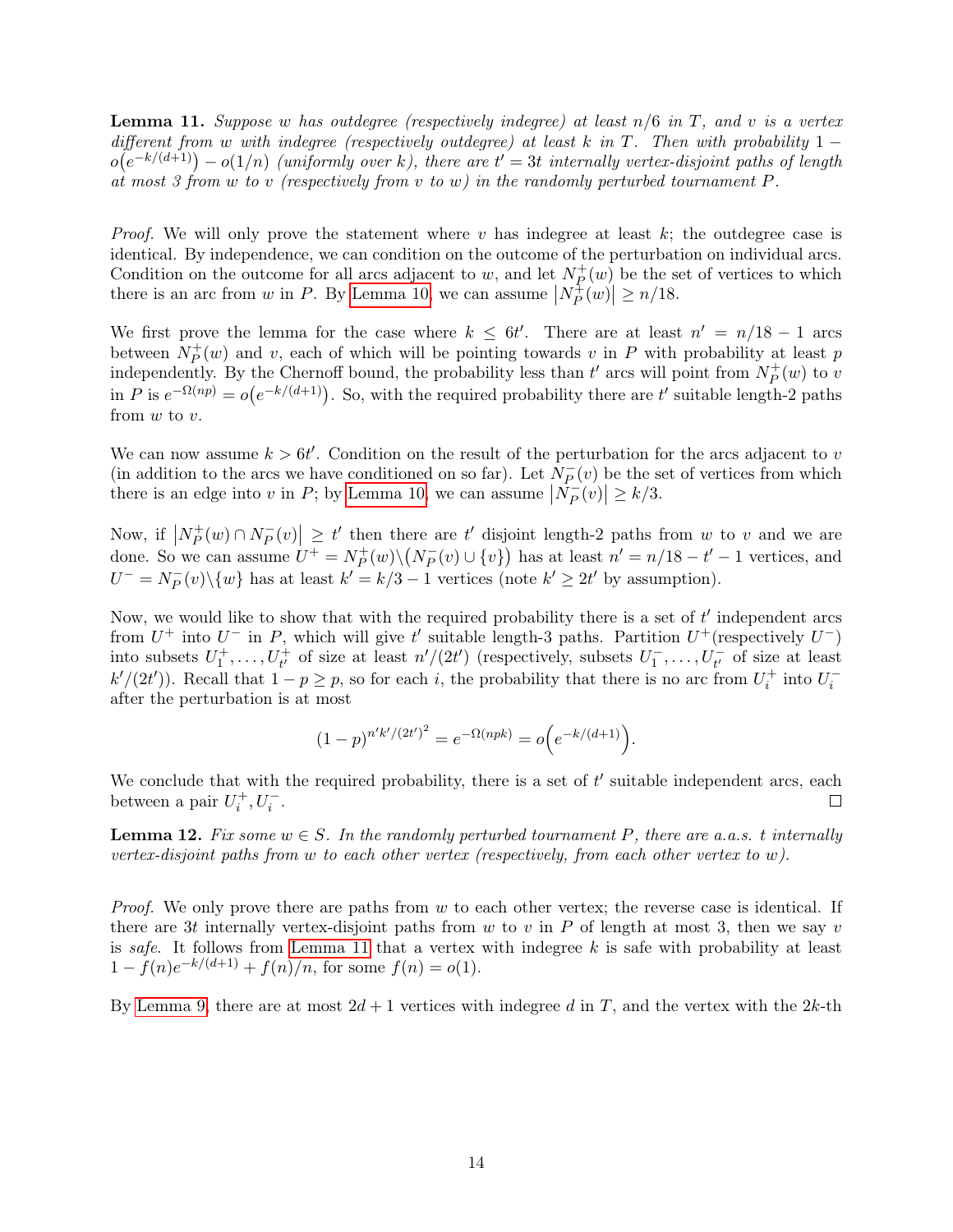smallest indegree has indegree at least  $k-1$ . Let Q be the set of non-safe vertices, and note

$$
\mathbb{E}[|Q|] \le (2d+1)f(n)e^{-d/(d+1)} + \sum_{k=d+1}^{n} 2f(n)e^{-k/(d+1)} + nf(n)/n
$$

$$
= f(n)\left(O(d+1) + \frac{1}{1 - e^{-1/(d+1)}}\right)
$$

$$
= f(n)O(d+1).
$$

(We have used the geometric series formula and the inequality  $1 - e^{-x} \ge (x \wedge 1)/2$  for positive x).

By Markov's inequality, a.a.s.  $|Q| \leq \sqrt{f(n)}O(d+1) = o(d+1)$ . If  $d \leq 12t$  then  $|Q| = 0$  for large n and we are done. Otherwise,  $d > 12t$ , and we will show that there are a.s. suitable paths of length at most 4 from w to each other vertex.

By [Lemma 10](#page-12-1) the perturbation a.a.s. reduces the degree of each vertex by a factor of at most 3 (the probability of this not occurring is  $o(\sum_{k=0}^{\infty}e^{-k})+o(1)=o(1)$ , so every vertex  $v \in Q$  a.a.s. has indegree at least  $d/3$ . We have  $|Q| < d/12$  for large n, and we are assuming  $d > 12t$ , so for every vertex v we can choose  $d/3-d/12-1 = d/4-1 \geq 3t$  safe in-neighbours  $v_1, \ldots, v_{3t}$  different from w.

Now, fix some  $v$  and consider a maximum-size collection  $M$  of internally vertex-disjoint paths of length at most 4 from w to v in P. For the purpose of contradiction assume that  $|M| < t$ . There are fewer than 3t internal vertices in the paths in  $M$ , so there is some  $v_i$  not in any path of  $M$ . Then, there are 3t internally vertex-disjoint paths from  $w$  to  $v_i$ , so one of these does not contain any internal vertex of a path in M. It follows that  $w, \ldots, v_i, v$  is a path from w to v which is internally vertex-disjoint from every path in M, contradicting maximality.  $\Box$ 

It follows from [Lemma 12](#page-13-1) that in  $P$ , a.a.s. every vertex outside  $S$  has t internally vertex-disjoint paths to and from every vertex in S. If P has this property and we delete  $t - 1$  vertices, then there is at least one vertex  $w$  of S remaining, and  $w$  has least one path to and from every other vertex. That is,  $P$  is a.a.s. t-strongly connected. (In fact, we have also proved that  $P$  a.a.s. has diameter at most 8, since there is a path of length at most 4 between  $w$  and any other vertex). Recall that a at most 8, since there is a path of length at most 4 between w and any other vertex). Recall that a<br>t-strongly connected tournament has  $\Omega(\sqrt{t})$  arc-disjoint Hamilton cycles, so we can conclude that P a.a.s. has q arc-disjoint Hamilton cycles for any  $q = O(1)$ .

# 5 Concluding Remarks

We have determined the amount of random perturbation typically required to make a tournament, dense digraph or dense uniform hypergraph Hamiltonian. In the process, we have proved a general lemma about pancyclicity in highly connected digraphs, and demonstrated an interesting application of the Szemerédi regularity lemma. In the hypergraph setting, there are some important questions this paper leaves open.

First, we have only studied loose Hamiltonicity. The other most popular notion of a hypergraph cycle is a *tight* cycle, in which every consecutive pair of edges in the cycle intersects in  $k - 1$  vertices. More generally, an  $\ell$ -cycle has consecutive edges intersecting in  $k - \ell$  vertices. Also, we have only studied hypergraphs with high  $(k - 1)$ -degree, which is the strongest density assumption we could make. There are a large variety of Dirac-type theorems for different types of minimum degree and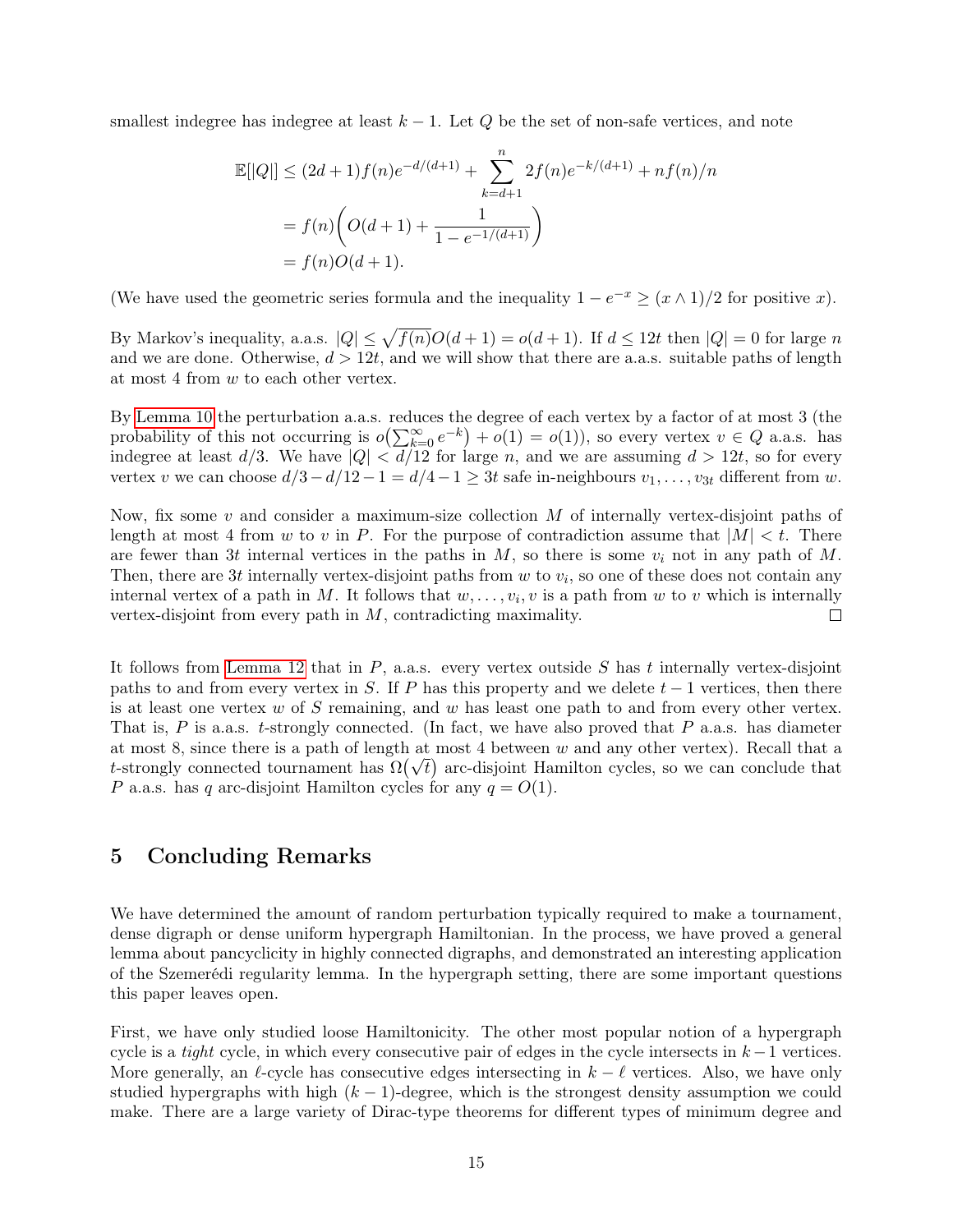different types of cycles (see [\[20\]](#page-16-9) for a survey), which would suggest that similar random perturbation results are possible in these settings.

Acknowledgement. Parts of this work were carried out when the first author visited the Institute for Mathematical Research (FIM) of ETH Zürich, and also when the third author visited the School of Mathematical Sciences of Tel Aviv University, Israel. We would like to thank both institutions for their hospitality and for creating a stimulating research environment. We also thank the anonymous referee for their thorough proofreading.

### References

- <span id="page-15-4"></span>[1] T. Bohman, A. Frieze, M. Krivelevich, and R. Martin, Adding random edges to dense graphs, Random Structures & Algorithms 24 (2004), no. 2, 105–117.
- <span id="page-15-3"></span>[2] T. Bohman, A. Frieze, and R. Martin, How many random edges make a dense graph Hamiltonian?, Random Structures & Algorithms  $22$  (2003), no. 1, 33-42.
- <span id="page-15-11"></span>[3] J. Bondy, Pancyclic graphs: Recent results, Infinite and finite sets: to Paul Erdős on his 60th birthday, Volume 1 (A. Hajnal, R. Rado, and V. T. Sós, eds.), Colloquia Mathematica Societatis János Bolyai, vol. 10, North-Holland Publishing Company, Amsterdam-London, 1975, pp. 181– 187.
- <span id="page-15-1"></span>[4] G. A. Dirac, Some theorems on abstract graphs, Proceedings of the London Mathematical Society 3 (1952), no. 1, 69–81.
- <span id="page-15-7"></span>[5] A. Dudek and A. Frieze, Loose Hamilton cycles in random uniform hypergraphs, Electronic Journal of Combinatorics 18 (2011), no. 1, Paper 48.
- <span id="page-15-12"></span>[6] A. Frieze and M. Krivelevich, On packing Hamilton cycles in ε-regular graphs, Journal of Combinatorial Theory Series B 94 (2005), no. 1, 159–172.
- <span id="page-15-9"></span>[7] S. Janson, T. Łuczak, and A. Ruciński, Random graphs, Cambridge University Press, 2000.
- <span id="page-15-8"></span>[8] A. Johansson, J. Kahn, and V. Vu, Factors in random graphs, Random Structures & Algorithms 33 (2008), no. 1, 1–28.
- <span id="page-15-0"></span>[9] R. M. Karp, Reducibility among combinatorial problems, Complexity of Computer Computations (R. E. Miller and J. W. Thatcher, eds.), vol. 10, Plenum, New York, 1972, pp. 85–104.
- <span id="page-15-6"></span>[10] P. Keevash, D. Kühn, R. Mycroft, and D. Osthus, Loose Hamilton cycles in hypergraphs, Discrete Mathematics 311 (2011), no. 7, 544–559.
- <span id="page-15-10"></span>[11] J. Komlós and M. Simonovits, Szemerédi's regularity lemma and its applications in graph theory, Combinatorics, Paul Erdős is eighty (D. Miklós, V. Sós, and T. Szőnyi, eds.), Bolyai Society Mathematical Studies, vol. 2, János Bolyai Mathematical Society, Budapest, 1996, pp. 295–352.
- <span id="page-15-2"></span>[12] A. D. Korshunov, Solution of a problem of Erdős and Rényi on Hamilton cycles in nonoriented graphs, Soviet Mathematics Doklady 17 (1976), 760–764.
- <span id="page-15-5"></span>[13] M. Krivelevich, B. Sudakov, and P. Tetali, On smoothed analysis in dense graphs and formulas, Random Structures & Algorithms 29 (2006), no. 2, 180–193.